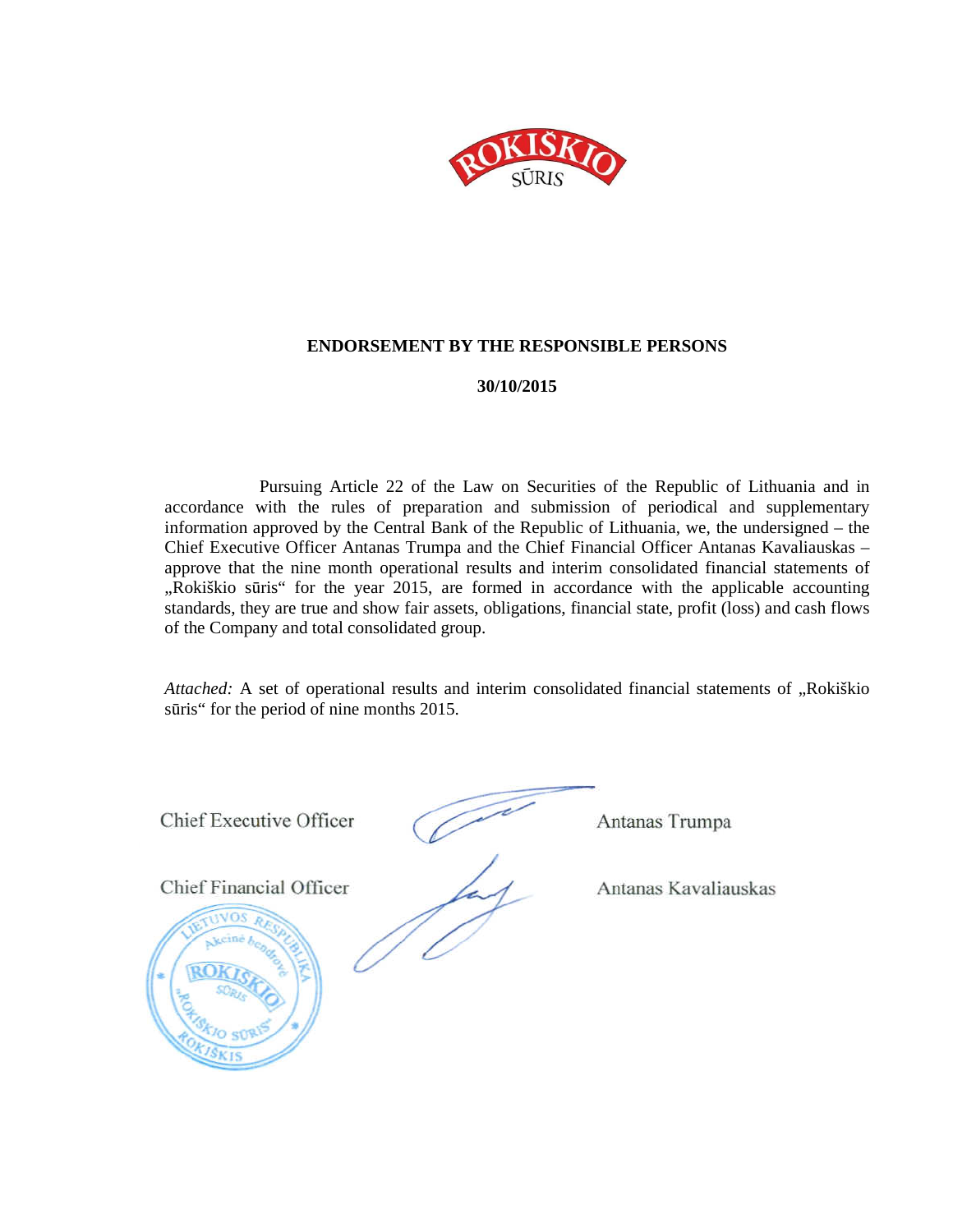

# **OPERATIONAL RESULTS AND A SET OF INTERIM CONSOLIDATED FINANCIAL STATEMENTS OF ROKISKIO SURIS AB FOR NINE MONTHS 2015**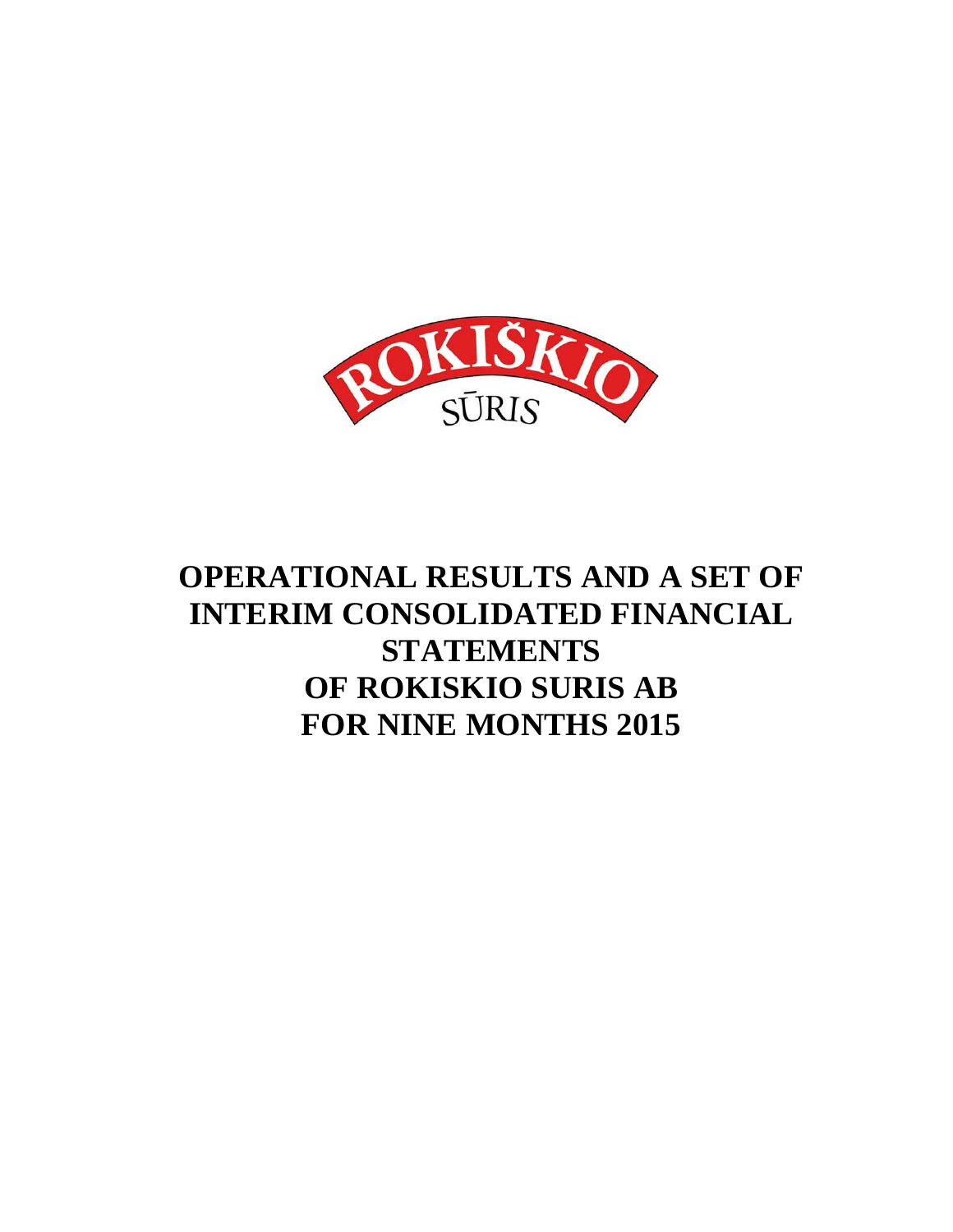# **CONTENT**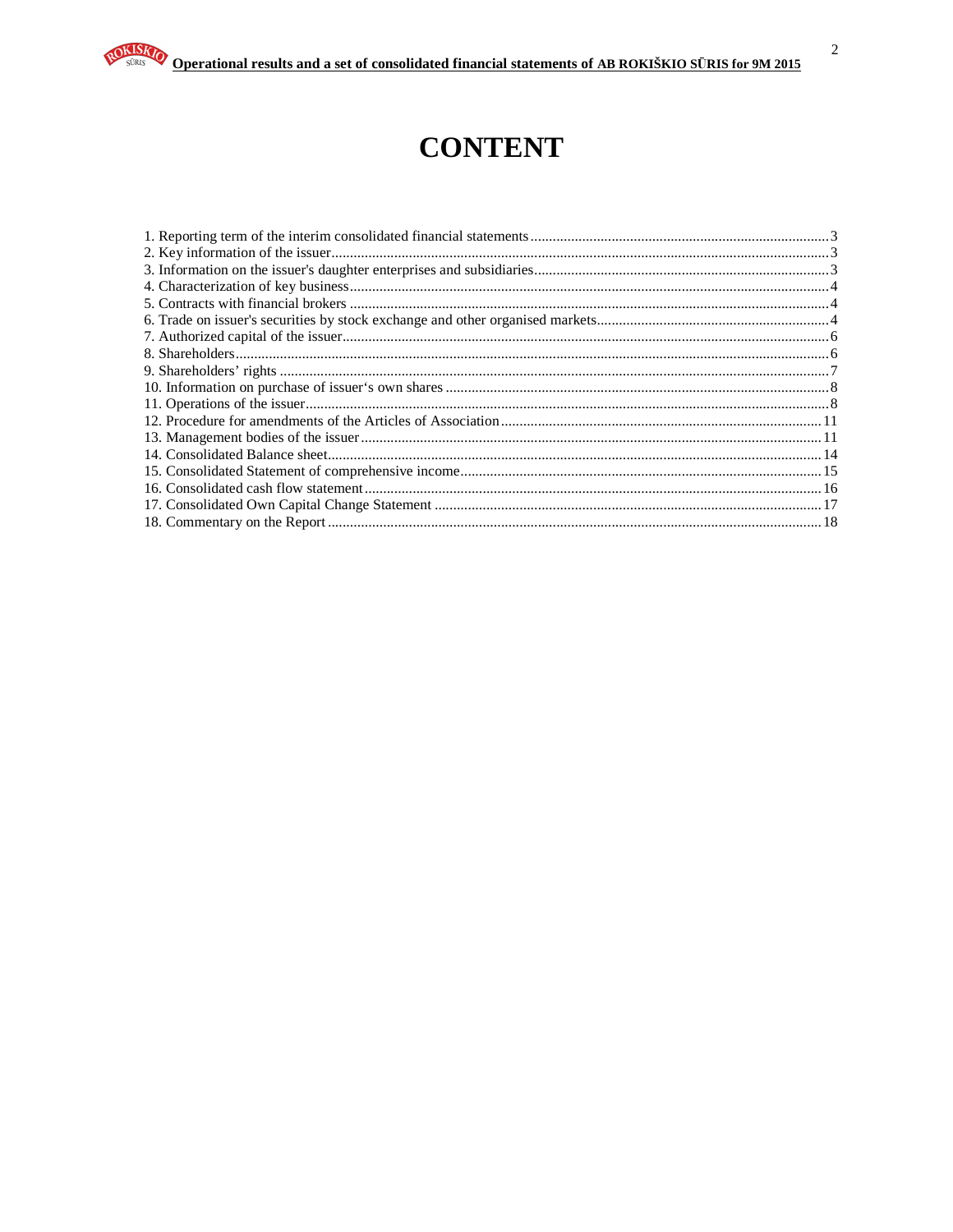## **1. Reporting term of the interim consolidated financial statements**

The interim consolidated financial statements and the review of the Group's performance are prepared for nine month period of the year 2015.

# **2. Key information of the issuer**

| Name of the issuer:     | AB Rokiskio suris                                                                                       |
|-------------------------|---------------------------------------------------------------------------------------------------------|
| Legal base:             | <b>Public Limited Liability Company</b>                                                                 |
| Address:                | Pramones str. 3, LT 42150 Rokiskis, Republic of Lithuania                                               |
| Telephone:              | $+37045855200$                                                                                          |
| Fax:                    | $+37045855300$                                                                                          |
| E-mail address:         | rokiskio.suris@rokiskio.com                                                                             |
| Website:                | www.rokiskio.com                                                                                        |
|                         | Registered in on 28 <sup>th</sup> February 1992 by the Authorities of Rokiskis region.                  |
|                         | Re-registered - 28 <sup>th</sup> November 1995 by the Ministry of Economy of the Republic of Lithuania. |
| Company code 173057512. |                                                                                                         |
|                         | Manager of registry of legal entities – State company Registru centras.                                 |
|                         | The authorized capital of AB Rokiskio suris equals to EUR10,401,711.30.                                 |
|                         | There are 35,867,970 shares. Nominal value per share equals to EUR 0.29 (twenty nine euro               |
| cents).                 |                                                                                                         |

## **3. Information on the issuer's daughter enterprises and subsidiaries**

The Consolidated Group (hereinafter the "Group") consists of the Parent Company, two branches and five subsidiaries. (In 2014: Parent Company, two branches and five subsidiaries).

## **Subsidiaries of AB Rokiskio suris:**

Registered address of UAB Rokiskio pienas: Pramones str. 8, LT-28216 Utena. Company code: 300561844. AB Rokiskio suris is its founder and the only shareholder with 100 per cent of shares.

Registered address of UAB Rokiskio pieno gamyba: Pramones str. 8, LT-28216 Utena. Company code: 303055649. AB Rokiskio suris is its founder and the only shareholder with 100 per cent of shares.

Registered address of Dairy cooperative PK Žalmarge: Kalnalaukio str.1, Sirvintos. Company code: 178301073.

Latvian company SIA Jekabpils piena kombinats (company code 45402008851, registered address: Akmenu iela 1, Jekabpils, Latvija LV-5201).

Latvian company SIA Kaunata (company code 240300369, registered address Rogs, Kaunata pag., Rezeknes nov., Latvia).

## **Branches of AB Rokiskio suris**:

AB Rokiskio suris branch Utenos pienas (Company code: 110856741, Pramones str. 8, LT-28216 Utena);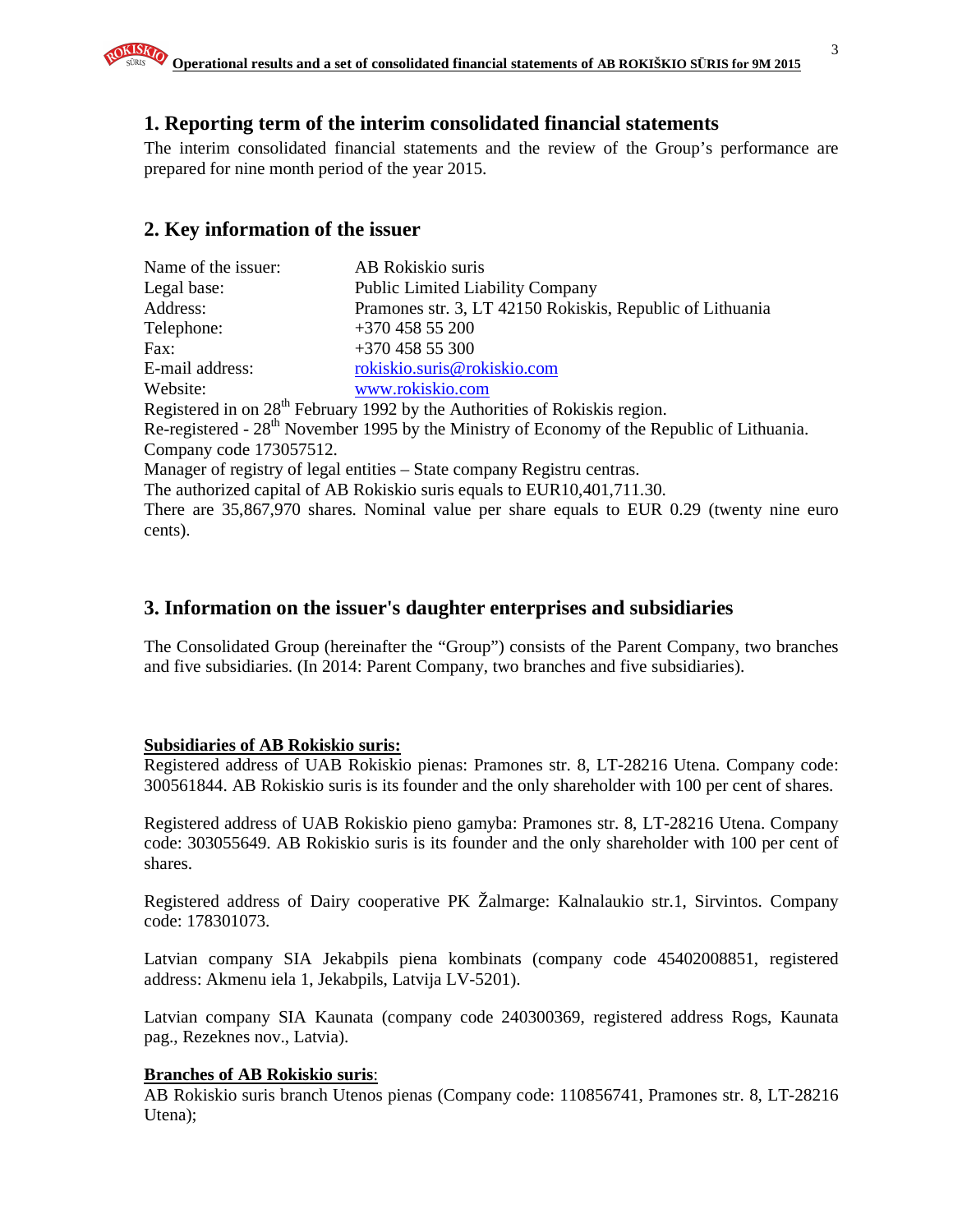AB Rokiskio suris branch Ukmerges pienine (Company code: 182848454, Kauno str. 51, LT-20119, Ukmerge).

## **4. Characterization of key business**

Key business of the Group of Rokiskio suris:

♦ Dairying and cheese production (EVRK 10.51);

## AB Rokiskio suris

Key business of AB Rokiskio suris is production and sales of fermented cheese, whey products, and skim milk powder.

## Subsidiaries:

Key business of UAB Rokiskio pienas is sales of fresh dairy products.

Key business of UAB Rokiskio pieno gamyba is production of fresh dairy products (fluid milk, kefir, sour milk, butter, curds, fresh cheese, sour cream, chocolate coated curds dessert, desserts).

Key business of KB Zalmarge is purchase of raw milk.

Key business of SIA Jekabpils piena kombinats – purchase of raw milk.

Key business of SIA Kaunata – purchase of raw milk.

# **5. Contracts with financial brokers**

On 24<sup>th</sup> December 2003, AB Rokiskio suris made a contract with UAB FMI Baltijos vertybiniai popieriai (Gedimino av. 60, Vilnius) regarding administration of shareholders of AB Rokiskio suris. On  $15<sup>th</sup>$  January 2007, the financial company changed its name into UAB FMI Orion securities (A.Tumeno str. 4 , LT-01109 Vilnius).

## **6. Trade on issuer's securities by stock exchange and other organised markets**

The 35,867,970 ordinary registered shares of AB Rokiskio suris are listed on the **Official List of NASDAQ OMX Vilnius Stock Exchange**. (VVPB symbol RSU1L). Nominal value per share EUR 0.29 (twenty nine euro cents).

The Company has not issued any debt securities for the public stock trading. The Company has not issued nor registered any debt securities for the non-public stock trading. There are no securities which would not participate as a part of the Authorized Capital and be regulated by the Law on Securities.

Trade by shares of AB Rokiskio suris on NASDAQ OMX Vilnius Stock Exchange: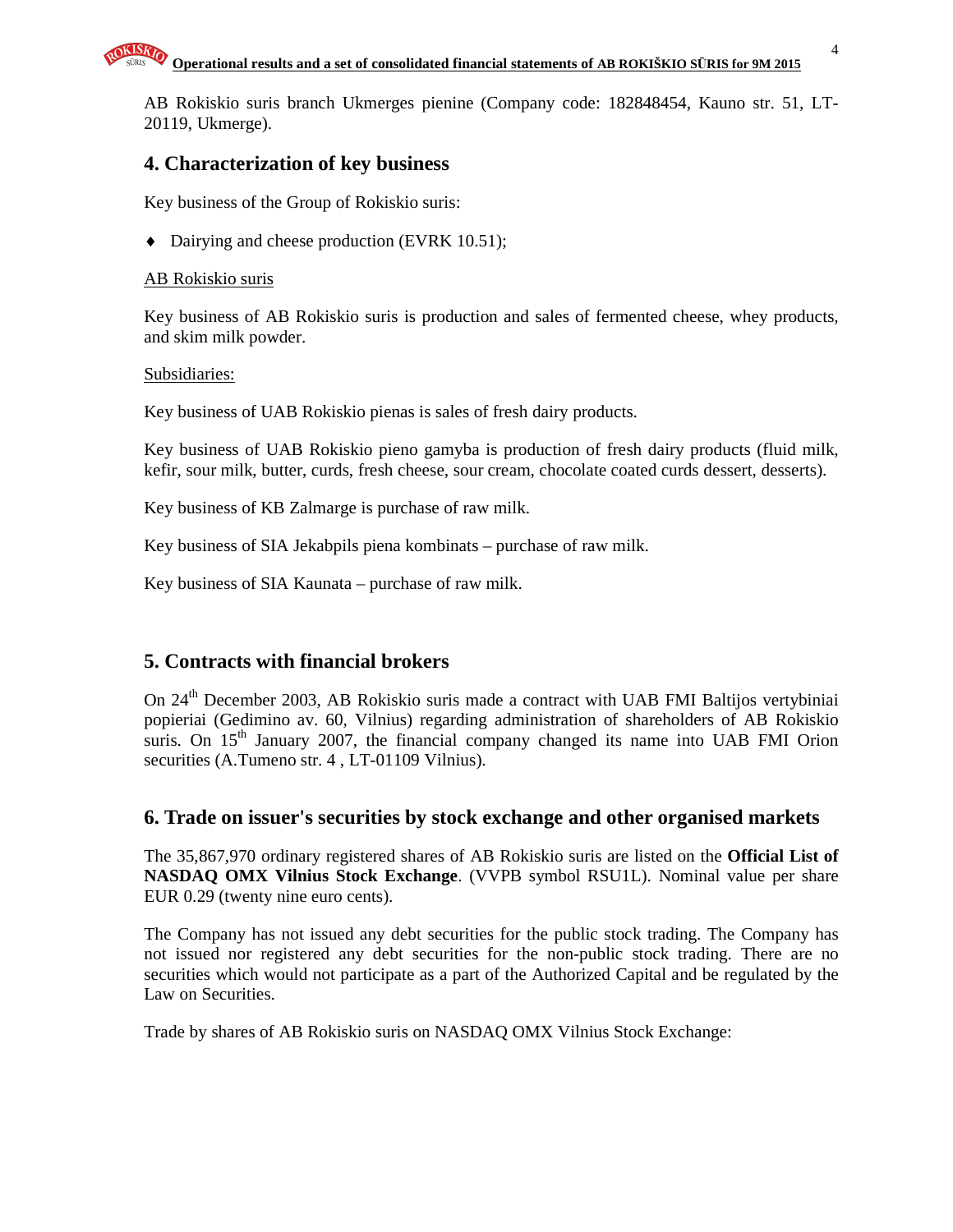|                          | <b>Reported period</b>   |              | Price (EUR)  |              |                 | <b>Turnover (EUR)</b>              |                          |                                  |                            |
|--------------------------|--------------------------|--------------|--------------|--------------|-----------------|------------------------------------|--------------------------|----------------------------------|----------------------------|
| from                     | to                       | max          | min.         | aver.        | Last<br>session | Date of last<br>trading<br>session | max                      | min                              | Last<br>session            |
| 2011.07.01               | 2011.09.30               | 1.485        | 1.370        | 1.404        | 1.400           | 2011.09.30                         | 223,147.30               | $\mathbf{0}$                     | 14,035.60                  |
| 2011.10.01               | 2011.12.30               | 1.478        | 1.205        | 1.256        | 1.298           | 2011.12.30                         | 644,770.74               | $\mathbf 0$                      | 3,595.46                   |
| 2012.01.01               | 2012.03.30               | 1.388        | 1.29         | 1.360        | 1.359           | 2012.03.30                         | 118,945.00               | $\overline{0}$                   | $\Omega$                   |
| 2012.04.01               | 2012.06.30               | 1.40         | 1.25         | 1.36         | 1.360           | 2012.06.29                         | 108,953.50               | $\boldsymbol{0}$                 | 4,128.00                   |
| 2012.07.01               | 2012.09.30               | 1.40         | 1.30         | 1.37         | 1.40            | 2012.09.28                         | 641,665.74               | $\boldsymbol{0}$                 | 1,158.70                   |
| 2012.10.01               | 2012.12.31               | 1.47         | 1.33         | 1.37         | 1.40            | 2012.12.28                         | 390,622.20               | $\boldsymbol{0}$                 | 1,950.00                   |
| 2013.01.01               | 2013.03.28               | 1.59         | 1.39         | 1.46         | 1.57            | 2013.03.30                         | 77,386.93                | $\overline{0}$                   | 4,671.62                   |
| 2013.04.01               | 2013.06.28               | 1.63         | 1.44         | 1.49         | 1.50            | 2013.06.28                         | 335,690.00               | $\overline{0}$                   | 5,992.78                   |
| 2013.07.01               | 2013.09.30               | 1.64         | 1.48         | 1.57         | 1.64            | 2013.09.30                         | 93,753.10                | $\overline{0}$                   | 93,753.10                  |
| 2013.10.01               | 2013.12.31               | 1.62<br>1.74 | 1.50<br>1.59 | 1.55<br>1.68 | 1.59<br>1.70    | 2013.12.30                         | 265,880.80               | $\overline{0}$<br>$\overline{0}$ | 1,162.22<br>$\overline{0}$ |
| 2014.01.01<br>2014.04.01 | 2014.03.31<br>2014.06.30 | 1.70         | 1.55         | 1.59         | 1.65            | 2014.03.31<br>2014.06.30           | 106,298.00<br>813,077.60 | $\overline{0}$                   | 907.50                     |
| 2014.07.01               | 2014.09.30               | 1.68         | 1.49         | 1.53         | 1.55            | 2014.09.30                         | 347,029.70               | $\overline{0}$                   | $\overline{0}$             |
| 2014.10.01               | 2014.12.31               | 1.57         | 1.38         | 1.50         | 1.38            | 2014.12.30                         | 69,146.00                | $\overline{0}$                   | 814.20                     |
| 2015.01.01               | 2015.03.31               | 1.50         | 1.38         | 1.42         | 1.42            | 2015.03.31                         | 6,946.37                 | $\boldsymbol{0}$                 | 303.03                     |
| 2015.04.01               | 2015.06.30               | 1.46         | 1.35         | 1.39         | 1.44            | 2015.06.30                         | 348,890.00               | $\overline{0}$                   | 305.28                     |
| 2015.07.01               | 2015.09.30               | 1.46         | 1.35         | 1.41         | 1.43            | 2015.09.30                         | 25,651.61                | $\mathbf 0$                      | 641.35                     |
|                          |                          |              |              |              |                 |                                    |                          |                                  |                            |

# **Trade on central market:**

**Trade by the shares of AB Rokiskio suris within January-September 2015** 

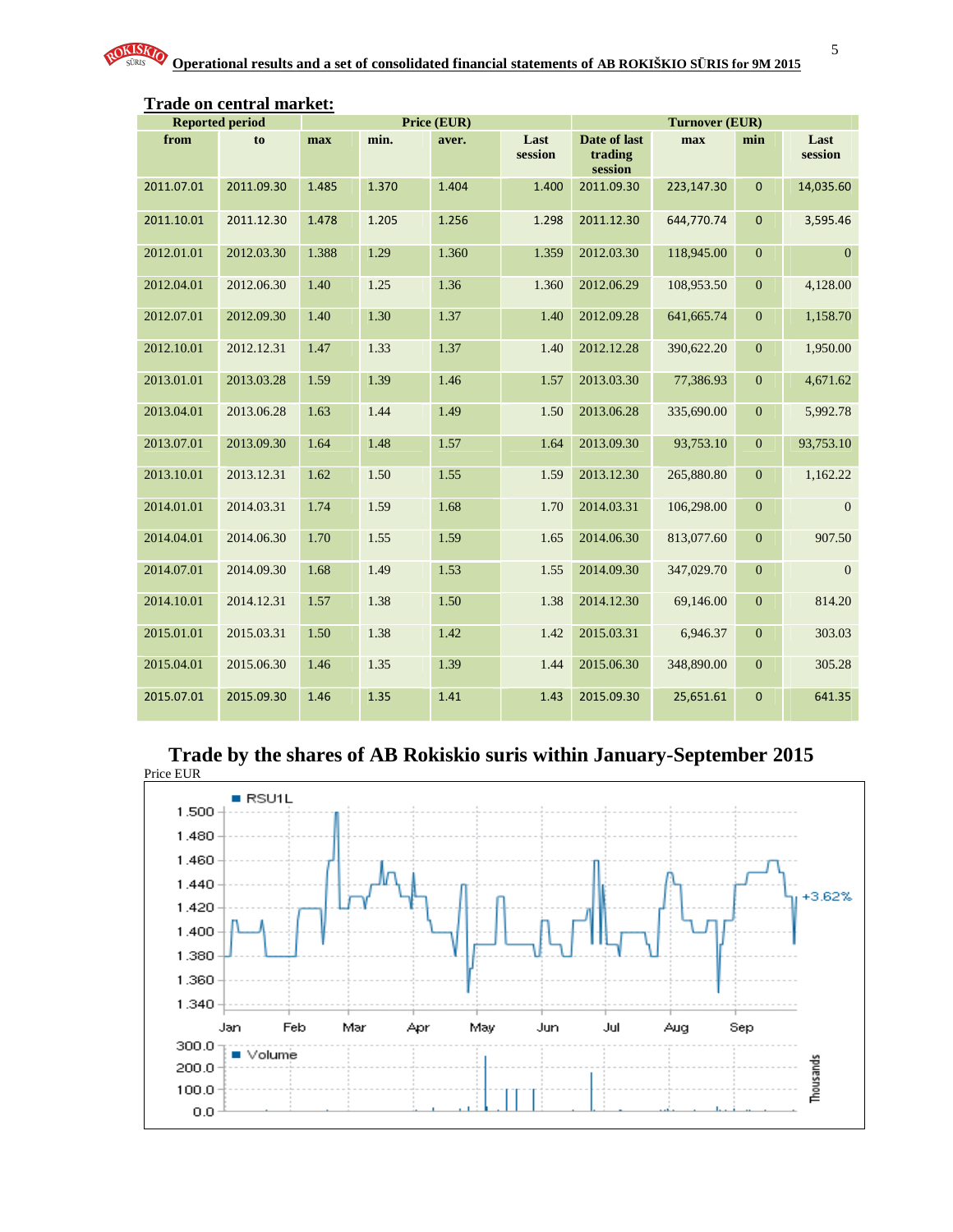Data source – website of AB NASDAQ OMX Vilnius: http://www.nasdaqomxbaltic.com/market/?instrument=LT0000100372&list=2&pg=details&tab=historical&lang=en&currency=0 &downloadcsv=0&date=&start=01.01.2015&end=30.09.2015

| <b>Reporting period</b> |                | <b>Total turnover</b> |              | Date of last    | <b>Capitalisation</b> |
|-------------------------|----------------|-----------------------|--------------|-----------------|-----------------------|
| from                    | t <sub>0</sub> | (units)               | (EUR)        | trading session | (EUR)                 |
| 2011.01.01              | 2011.03.31     | 482,039               | 817,582.95   | 2011.03.31      | 62,768,948            |
| 2011.04.01              | 2011.06.30     | 791,936               | 1,246,500.83 | 2011.06.30      | 51,649,877            |
| 2011.07.01              | 2011.09.30     | 821,016               | 1,152,527.70 | 2011.09.30      | 50,215,158            |
| 2011.10.01              | 2011.12.30     | 1,192,435             | 1,498,010.23 | 2011.12.30      | 46,556,625            |
| 2012.01.01              | 2012.03.31     | 189,564               | 257,712.33   | 2012.03.31      | 48,744,571            |
| 2012.04.01              | 2012.06.30     | 228,464               | 310,179.89   | 2012.06.29      | 48,780,439            |
| 2012.07.01              | 2012.09.30     | 835,557               | 1,142,089.88 | 2012.09.28      | 50,215,158            |
| 2012.10.01              | 2012.12.31     | 525,165               | 717,997.30   | 2012.12.28      | 50,215,158            |
| 2013.01.01              | 2013.03.31     | 265,841               | 389,055.13   | 2013.03.30      | 56,312,713            |
| 2013.04.01              | 2013.06.30     | 675,596               | 1,005,631.66 | 2013.06.28      | 53,801,955            |
| 2013.07.01              | 2013.09.30     | 358,981               | 562,423.85   | 2013.09.30      | 58,823,471            |
| 2013.10.01              | 2013.12.31     | 743,434               | 1,154,134.97 | 2013.12.30      | 57,030,072            |
| 2014.01.01              | 2014.03.31     | 381,601               | 640,913.17   | 2014.03.31      | 60,975,549            |
| 2014.04.01              | 2014.06.30     | 708,846               | 1,124,285.96 | 2014.06.30      | 59,182,150            |
| 2014.07.01              | 2014.09.30     | 410,778               | 629,526.69   | 2014.09.30      | 55,595,354            |
| 2014.10.01              | 2014.12.31     | 103,884               | 155,655.60   | 2014.12.30      | 49,497,799            |
| 2015.01.01              | 2015.03.31     | 26,734                | 37,953.70    | 2015.03.31      | 50,932,517            |
| 2015.04.01              | 2015.06.30     | 833,020               | 1,158,553    | 2015.06.30      | 51,649,877            |
| 2015.07.01              | 2015.09.30     | 103,062               | 145,093      | 2015.09.30      | 51,291,197            |

## **Capitalization of the Securities**

# **7. Authorized capital of the issuer**

As at September 30, 2015, the Authorized capital of AB Rokiskio suris comprised of the following:

| Type of shares             | Number of shares | Nominal value,<br><b>EUR</b> | Total nominal<br>value, EUR | Share of<br>authorized capital<br>(%) |
|----------------------------|------------------|------------------------------|-----------------------------|---------------------------------------|
|                            |                  |                              |                             |                                       |
| Ordinary registered shares | 35,867,970       | 0.29                         | 10,401,711.30               | 100.00                                |

All shares of AB Rokiskio suris are paid-up, and they are not subject to any limitations of transference.

# **8. Shareholders**

Total number of shareholders (as at 30.09.2015)– 5,480 shareholders.

**The shareholders having or owning over 5 per cent of the issuer's authorized capital (as at 30.09.2015):**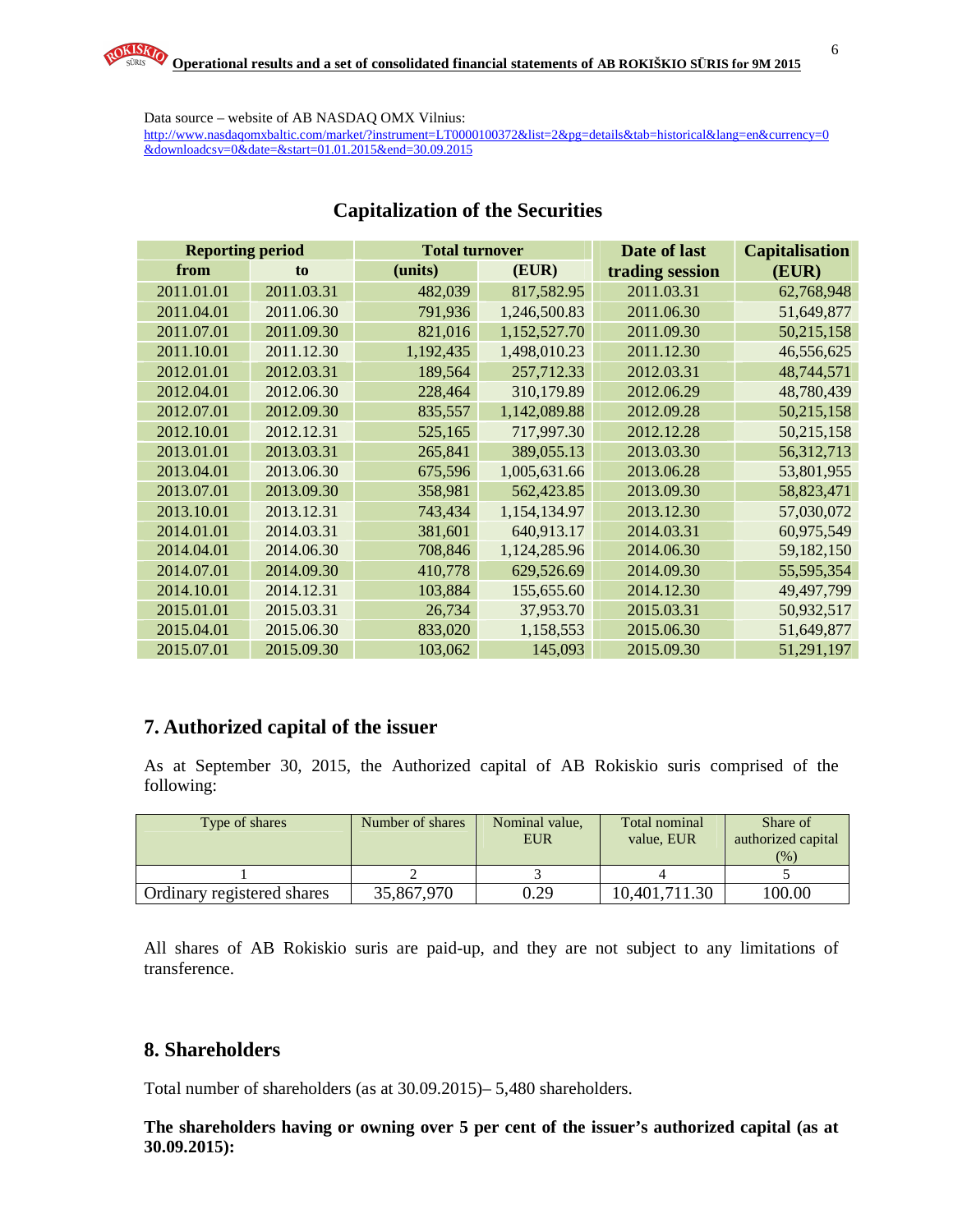

| Name, surname<br>Name of company                                                      | <b>Address</b>                                   |                            | <b>Proprietary rights</b>   | <b>With associated</b><br>persons |                             |                            |
|---------------------------------------------------------------------------------------|--------------------------------------------------|----------------------------|-----------------------------|-----------------------------------|-----------------------------|----------------------------|
|                                                                                       |                                                  | Number of<br><b>shares</b> | <b>Capital</b><br>share $%$ | <b>Votes</b><br>$\frac{6}{6}$     | <b>Capital</b><br>share $%$ | <b>Number</b><br>of shares |
| <b>UAB Pieno pramones</b><br>investiciju valdymas<br><b>Company code</b><br>173748857 | Pramones str. 3,<br><b>Rokiskis</b><br>Lithuania | 10 032 173                 | 27.97                       | 28.61                             | 72.39                       | 74.05                      |
| <b>SIA RSU Holding,</b><br>reg.No.40103739795                                         | Sliezu iela 9A-25,<br>Riga<br>Latvia             | 8 909 347                  | 24.84                       | 25.41                             | 72.39                       | 74.05                      |
| <b>Antanas Trumpa</b>                                                                 | Sodu 41a, Rokiskis<br>Lithuania                  | 6 941 573                  | 19.35                       | 19.80                             | 72.39                       | 74.05                      |
| <b>SA</b><br><b>OMNIBUS</b><br><b>SEB</b><br>(funds/inst clients)<br>LUESSE22         | Luxemburg                                        | 1778 605                   | 4.96                        | 5.07                              |                             |                            |
| <b>AB Rokiskio suris</b><br><b>Company code</b><br>173057512                          | Pramones g.3,<br><b>Rokiskis</b><br>Lithuania    | 802 094                    | 2.24                        |                                   | $\blacksquare$              |                            |

## **9. Shareholders' rights**

#### **Shareholders have the following non-economic rights**:

- 1) to attend the general meetings of shareholders;
- 2) to make advance inquiries addressed to the company in regards with the items on the agenda of general meeting of shareholders;
- 3) based on the rights provided with the shares to vote on the general meetings of shareholders;
- 4) according with Part 1 of Article 18 of the Law on the Joint Stock Companies to obtain information on the company's operations;
- 5) to address the court requesting to bring an action of damages against the company if the damage was caused by noncompliance or inadequate compliance with duties of the company manager and board of directors as stated by the Law on Joint Stock Companies of the Republic of Lithuania or other laws, as well as the Articles of Association and or in any other cases as stated by the Lithuanian Laws;
- 6) other non-economic rights established by the Lithuanian Laws.

#### **Shareholders have the following property rights**:

- 1) to receive a certain portion of the Company's profit (dividend);
- 2) to receive a certain portion of the company's funds when its authorized capital is decreased in order to pay out the fund to shareholders;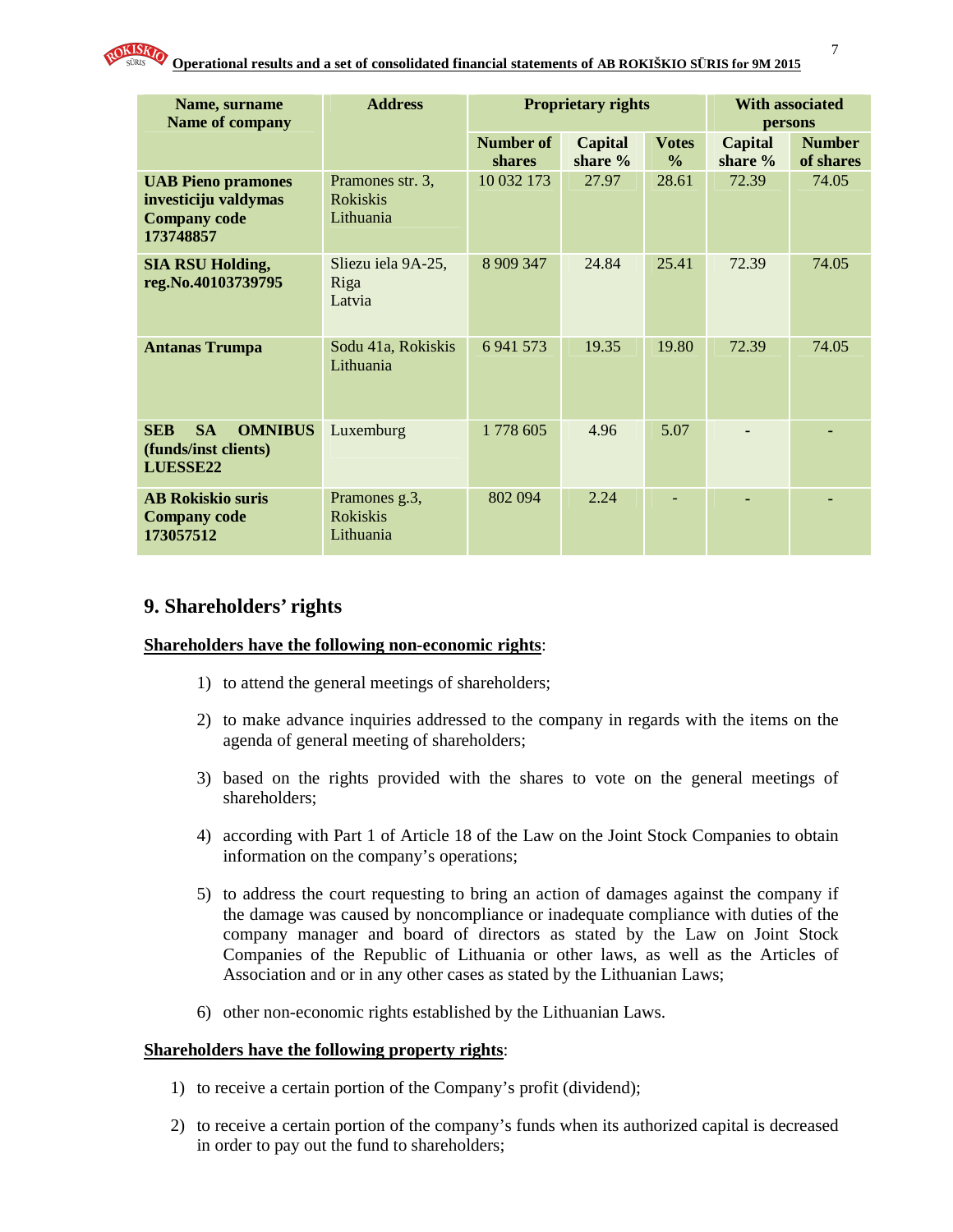- 3) to receive shares without payment if the authorised capital is increased from the funds of the Company;
- 4) to have priority in acquiring the newly issued shares or convertible bonds of the Company unless the General Meeting of the Shareholders resolves to waive such right complying with the applicable Law;
- 5) to lend to the Company as determined by the Laws of the Republic of Lithuania, the company however cannot mortgage its assets when borrowing from shareholders. When the company borrows from shareholders the interest cannot exceed the average interest rate of the local commercial banks on the day of contracting. In this case the company and shareholders must not agree regarding the higher rate of interest;
- 6) to receive a portion of assets of the Company in liquidation;
- 7) other property rights established by the Lithuanian Laws.

The rights identified by points 1, 2, 3 and 4 are provided to the persons who were the company's shareholders at the end of the tenth working day after the corresponding general meeting of shareholders.

## **10. Information on purchase of issuer's own shares**

During the public quotation from 07/09/2011 to 20/09/2011, AB Rokiskio suris acquired 788,804 own shares which made 2.20% of the company's authorized capital, and during the period from 01/12/2011 to 14/12/2012, it was acquired 13,290 own shares which made 0.04% of the company's authorized capital.

As at the end of period  $(30<sup>th</sup>$  August 2015), AB Rokiskio suris has in treasure 802,094 ordinary registered shares and it makes 2.24% of the company's authorized capital.

Treasury shares have no voting right.

# **11. Operations of the issuer**

AB Rokiskio suris is one of the largest and strongest dairy production companies in Lithuania. The sales of commodities are widely spread in Western export markets, EU and USA, as well as sales of short shelf life dairy products on the local market and in neighborhood countries.

As a result of Russian embargo and loss of sales in that country, the Company increased its sales to the USA. Also, it strengthened search for new markets in the Central Asia, Middle East and Far East.

The Group's production is developed in the towns of Rokiskis (AB Rokiskio suris), Utena (UAB Rokiskio pieno gamyba) and Ukmerge (UAB Rokiskio pieno gamyba subsidiary Ukmerges pienine).

- Specialization of Rokiskis production plant – production and sales of fermented cheese and whey products.

Specialization of UAB Rokiskio pieno gamyba (Utena production plant) – fresh dairy products for the local market, whey protein concentrate, milk powder and butter production.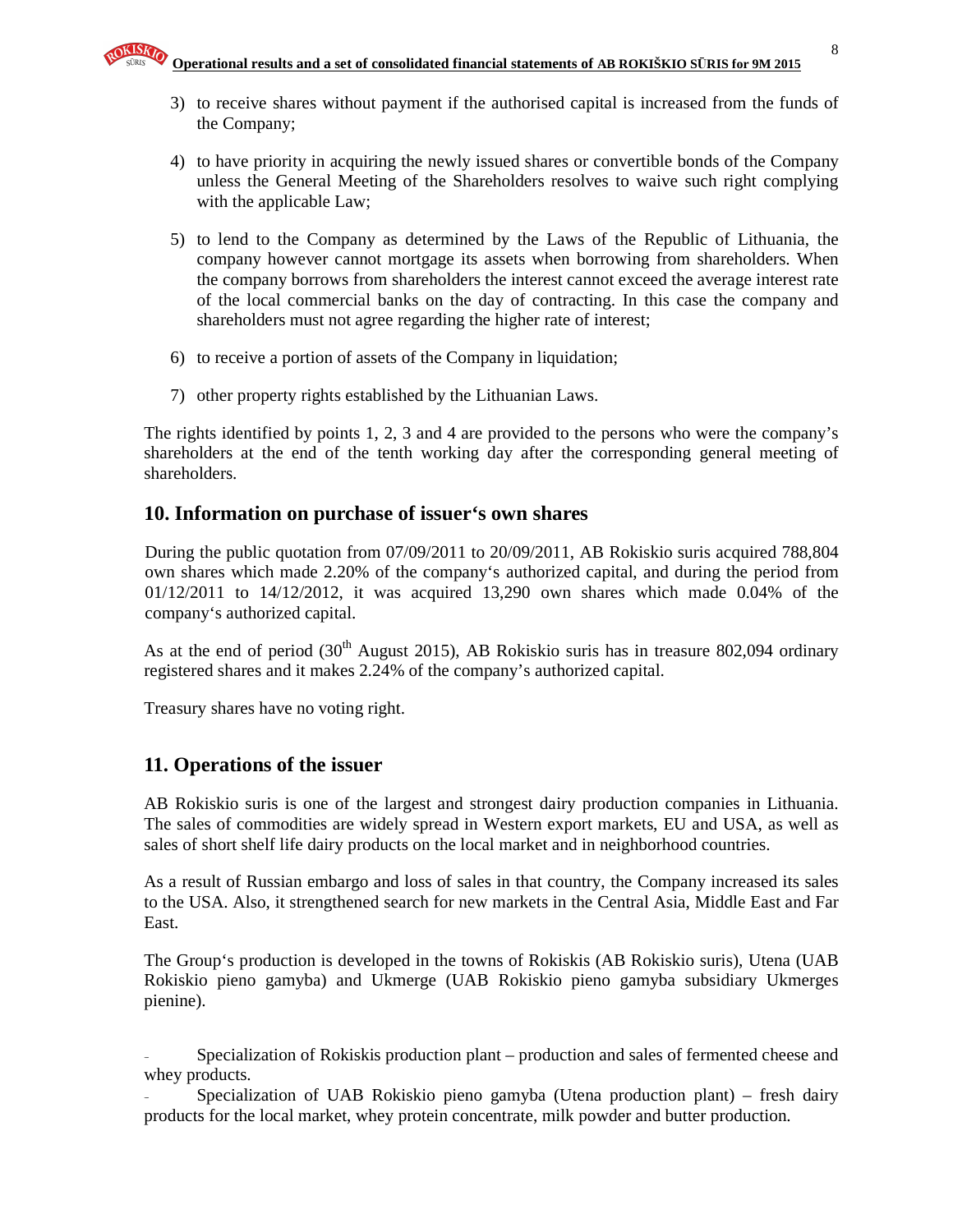9

Specialization of UAB Rokiskio pieno gamyba (Ukmerge production plant) – curd and curd cheese production.

Specialization of UAB Rokiskio pienas - sales of the Group's products in Lithuania, Latvia and Estonia.

The cheese produced by the company AB Rokiskio suris comprises of fresh, semi-hard and hard cheese. The group of fresh cheese includes Cagliata (various fat content and weight), Mozzarella. The group of semi-hard cheese includes the following products: Rokiskio suris (various fat content and weight), Saules suris, Lietuviskas, Gouda, Suris "Visiems", "Naminis", "Zaloji karvute" etc., whereas Kietasis suris (various fat, moisture content and weight), "Montecampo" and "Gojus" belong to the hard cheese type. The production of long term maturing hard cheese ROKISKIO GRAND is further developed, it is packed in various weight packaging.

In 2015 compared to 2014, substantial changes were made in the production of fermented cheese due to the redirection to other world markets.

The production of semi hard cheese was substantially reduced in order to increase production of higher level of dry matter hard cheese for the sales to the US market. The production of semi hard cheese decreased by 39 per cent.

Comparing the volumes of fermented cheese according to groups, the production of fresh cheese increased most significant, i.e. by 18 per cent. Also, the sales grew accordingly.

In 9 months 2015, the production of fermented cheese was higher by 3.8 per cent compared to the same period 2014.

Besides the main production of fermented cheese, AB Rokiskio suris produces liquid whey protein concentrate (WPC-34 and WPC-45) which is followed by the production of WPC powder, and also milk sugar (lactose), processed cheese, and smoked cheese. Total sales of whey protein concentrate decreased by 46 per cent. It was caused by the change of assortment as in 2015 the production of WPC80 was higher than WPC34. In addition, the production of Mozzarella increased due to the export to South Korea. The sales of lactose increased by 4 per cent.

UAB Rokiskio pieno gamyba specializes in the production of fresh dairy products, i.e. fluid milk, sour milk, kefir, cream, curds and fresh cheese, chocolate coated cheese bars, yogurts, butter, for the local market. The Group of Rokiskio suris makes the market share of 22 per cent.

The biggest part of production is exported. As before, the main direction of export is European Union (mainly Italy, Germany, Poland).

The biggest part of exported production is fermented cheese. Hard cheese is sold to Italy, Netherlands, the USA, Spain, and Israel. The Group is looking for new markets for cheese. One of new destinations is Kasakhstan. Various types of cheese exported to this country. Also, the sales to the US are expanding. The lactose sales to the Philippines are heading up, and the export to India was started as well.

Sales of whey protein concentrate of 80 per cent were expanded, and now the product reaches the following markets: France, Germany, Denmark, Netherlands, Spain.

The Group's export sales of traditional products such as butter, cream, milk powder and byproducts (Whey protein concentrate and lactose) decreased in nine months 2015.

The decrease of sales was caused by the crisis of world dairy market which started in 2014, yet it was even worsened by the Russian embargo on dairy products in August 2014.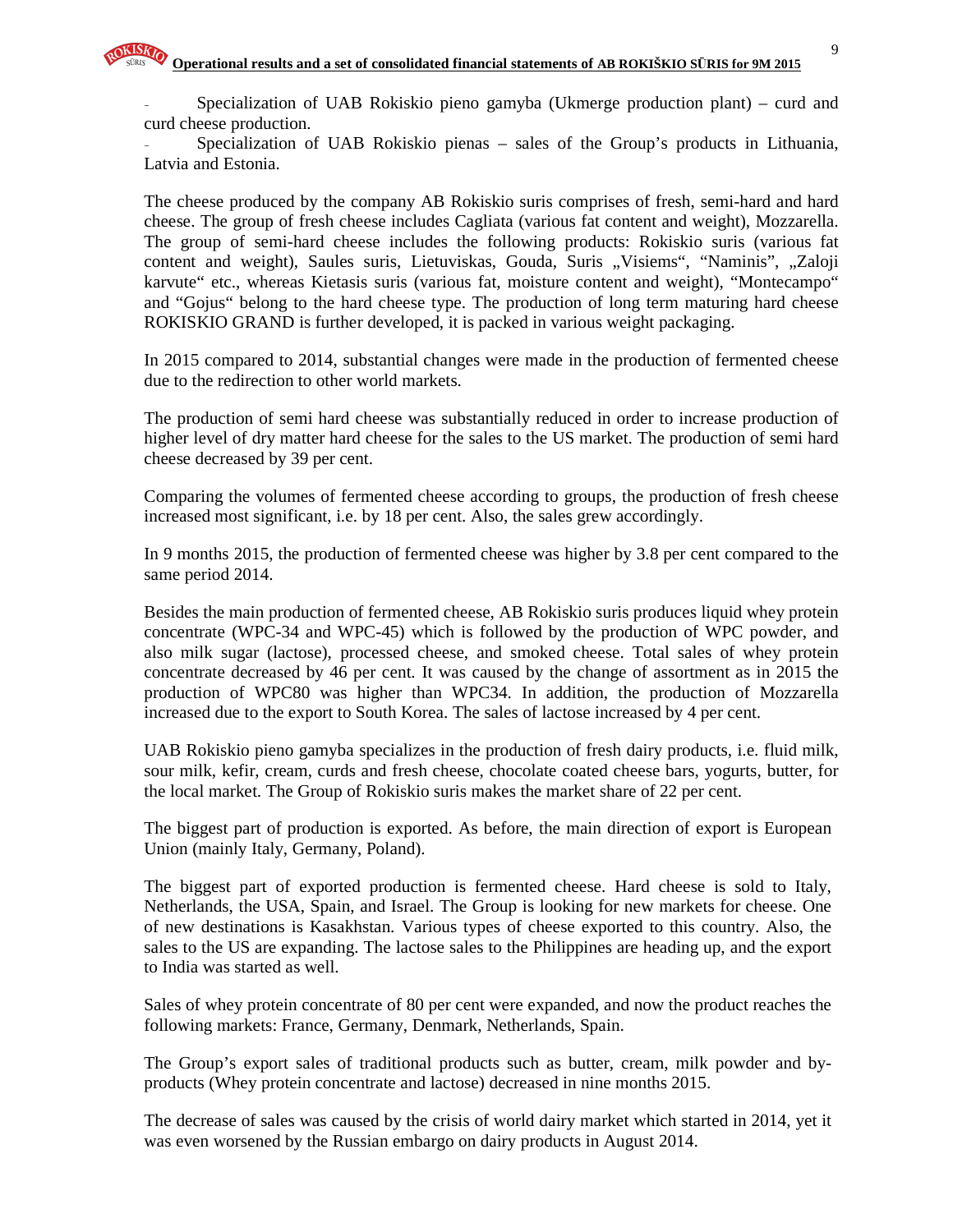The January-September 2015 consolidated non-audited sales of the Group of Rokiskio suris amounted to mEUR 145.838; i.e. 23.67 per cent less than in the same period last year. The nine month 2014 sales made mEUR 191.050.

| Name of<br>countries | <b>Sold</b> |                                |         |               |               |               |  |  |
|----------------------|-------------|--------------------------------|---------|---------------|---------------|---------------|--|--|
|                      |             | Jan-Sept 2013<br>Jan-Sept 2014 |         |               | Jan-Sept 2015 |               |  |  |
|                      | k EUR       | $\frac{0}{0}$                  | k EUR   | $\frac{0}{0}$ | k EUR         | $\frac{0}{0}$ |  |  |
| Lithuania            | 55 294      | 29.12                          | 63 357  | 33.16         | 53 746        | 36.85         |  |  |
| European             | 92 576      | 48.76                          | 91 413  | 47.85         | 68 409        | 46.91         |  |  |
| countries            |             |                                |         |               |               |               |  |  |
| Other                | 41 9 95     | 22.12                          | 36 280  | 18.99         | 23 683        | 16.24         |  |  |
| countries            |             |                                |         |               |               |               |  |  |
| <b>Total</b>         | 189 865     | <b>100</b>                     | 191 050 | <b>100</b>    | 145 838       | <b>100</b>    |  |  |

## **Sales markets 9 months 2013, 2014 and 2015**



The decrease of sales was caused by drop in export cheese prices down to 24 per cent as well as decrease of prices of whey product and butter.

The January-September 2015 consolidated non-audited net profit of the Group of Rokiskio suris amounted to kEUR1,618. In 9 months 2014 the Group had loss of kEUR374.

The 9M 2015 EBITDA was kEUR 8,141 and compared to the same period of 2014 it increased by 24.7 per cent, the 9M 2014 EBITDA was kEUR 6,529. The 9M 2015 EBITDA margin was 5.58 per cent (in 9M 2014 – 3.42 per cent).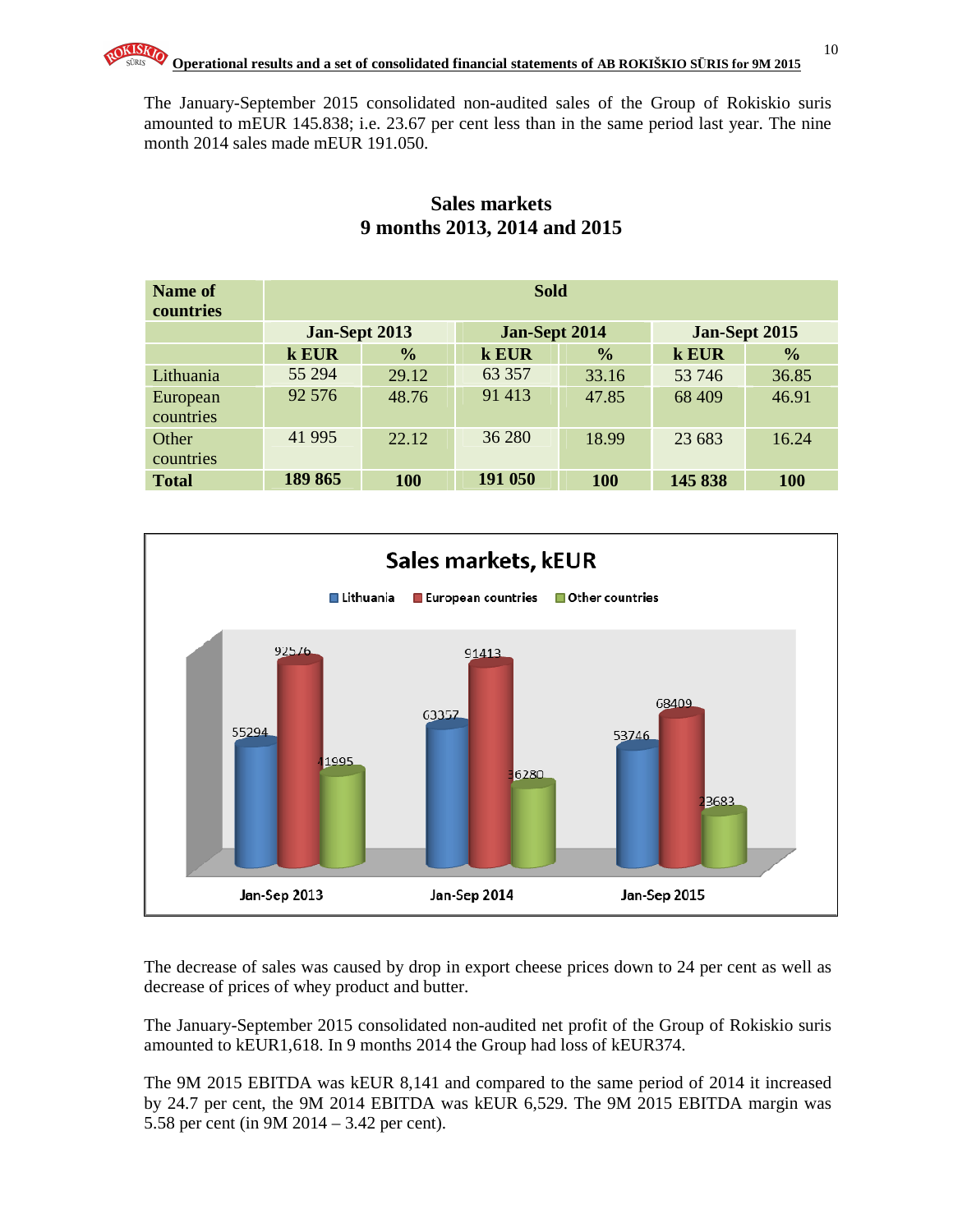

The Group's improved results compared to the last year, was mainly caused by the employed various systems of optimization of operations and production which started to give their outcome whilst introduced after the Russian embargo. The other important factor is appearance of new markets.

It is mostly likeable that in the forthcoming year, this drop of prices lasting for over a year and a half, will finish and then the prices for raw milk will increase. The Company however do not forecast any sharp recovery of dairy prices on both domestic and export markets.

# **12. Procedure for amendments of the Articles of Association**

Pursuing the Articles of Association of AB "Rokiškio sūris", the Articles may be exclusively changed by the general meeting of shareholders, except the cases provided by the Law on joint stock companies of the Republic of Lithuania. To accept the decision changing the Articles of Association, it is needed 2/3 of votes of total participants in general meeting of shareholders.

# **13. Management bodies of the issuer**

In accordance with the Articles of Association of AB "Rokiškio sūris", the managing bodies of the company are as follows: General shareholders' meeting, the Board of Directors and the Chief Executive Officer.

The competence and procedure of announcement applied to the general shareholders' meeting complies with the competence and procedure of announcement applied to the general shareholders' meeting established by the Law on Joint Stock Companies.

The Board of Directors is a collegial management body comprised of 5 (five) members. The Board members are elected and recalled by the general shareholders' meeting pursuing the procedure set by the Law on Joint Stock Companies.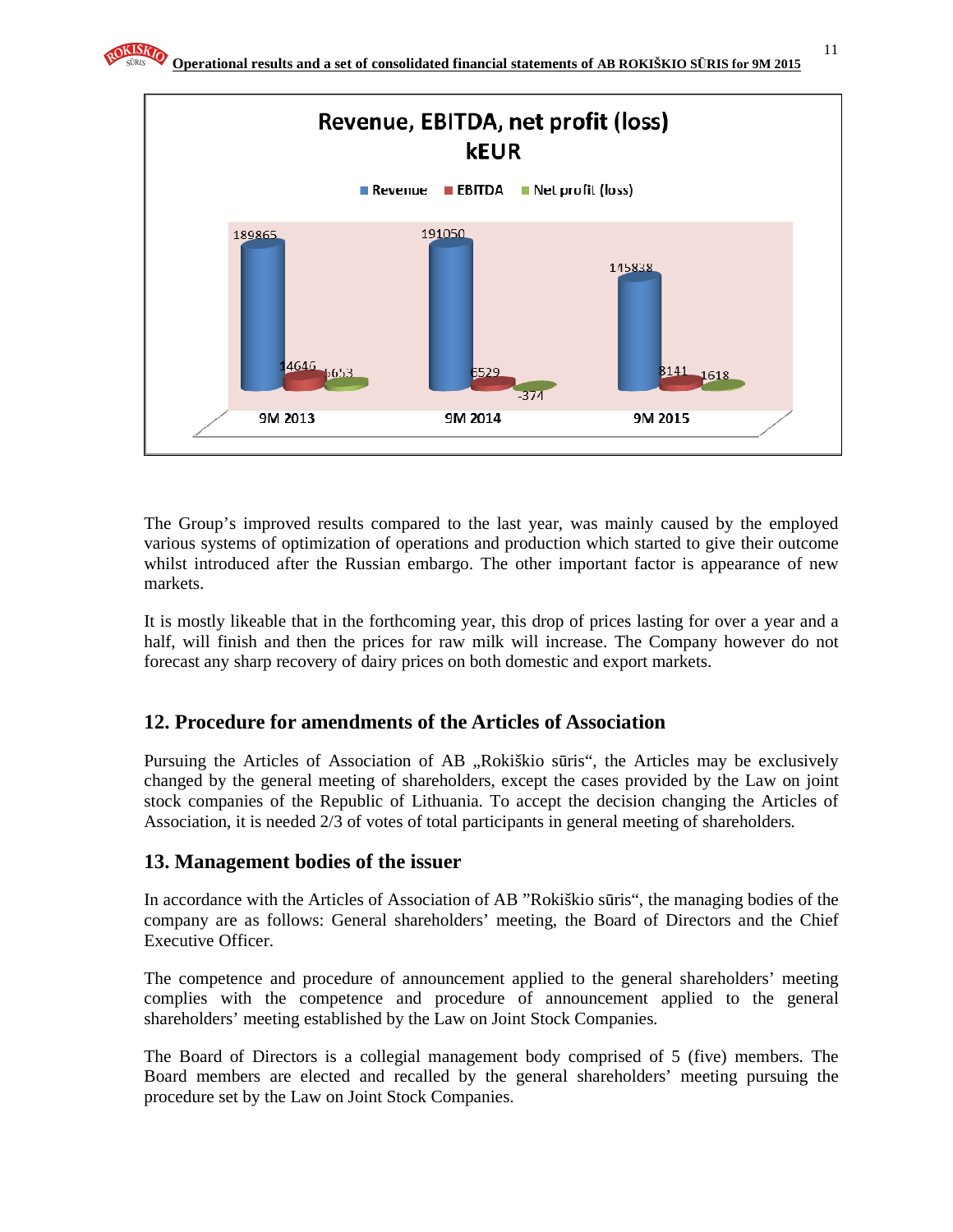The Chief Executive Officer is a one-man management body who organizes everyday activities of the company, discusses and solves the company's long term strategic objectives as well as issues of business plans. Within relationship between the company and other persons, the Chief Executive Officer acts determinatively on behalf of the company.

## **Members of the Board of Directors**:

The Board of Directors of AB Rokiskio suris consists of 5 members.

**Dalius Trumpa** – Board Chairman (elected on 21/08/2015). Owns 83,500 ordinary registered shares, i.e.  $0.23\%$  of the Authorized capital and  $0.24\%$  of votes of AB  $\alpha$ , Rokiškio sūris". Education – university degree. Works for the company since 1991. As from 2007 appointed a deputy director.

Participation in the activities of other companies:

Shareholder of UAB Pieno pramones investiciju valdymas, having 3.91% of the company's shares and votes;

As from 2007, Chief executive officer of a subsidiary UAB Rokiskio pienas, having no shares;

As from 29<sup>th</sup> April 2013, Chief executive officer of a subsidiary UAB Rokiskio pieno gamyba, having no shares;

Director of UAB Rokvalda, having 100% of shares and votes.

As from 11<sup>th</sup> December 2013, director of SIA RSU Holding having 11.26% of shares of SIA RSU Holding.

Shareholder of TEO LT having less than 0.001 % of the company's shares.

**Antanas Kavaliauskas** - Deputy Chairman (elected on 21/08/2015), the Chief Financial Officer of AB "Rokiškio sūris", having no ownership of AB "Rokiškio sūris".

Works for the company since 2002 in the capacity of finance director.

Education – university degree. In 1997, obtained a master degree of finance management in Kaunas technology university.

Participation in the activities of other companies:

Shareholder of UAB "Pieno pramonės investicijų valdymas" owning 3.91% of shares of UAB" Pieno pramonės investicijų valdymas".

Board Chairman of Latvian company SIA Jekabpils piena kombinats, having no shares.

**Antanas Trumpa** – member of the Board of Directors (elected on 21/08/2015), the CEO of the Company, holds 6,941,573 ordinary registered shares of AB Rokiskio suris, i.e. 19.35% of the Authorized Capital of AB Rokiskio suris and 19.80% of votes.

Education – university degree. Works for the company as from 1966. In 1979, prepared a dissertation "Organizing the work of vacuum apparatus" in Kaunas Polytechnic Institute, consequently on 12th October 1994 was granted a doctor degree by Lithuanian Science Council. Participation in the activities of other companies:

Shareholder of UAB "Pieno pramonės investicijų valdymas" with 6,758, i.e. 67.04% of the shares and votes of UAB" Pieno pramonės investicijų valdymas".

Shareholder of SIA RSU Holding having 77.37% of the company's shares.

**Ram**ū**nas Vanagas -** Board member (elected on 21/08/2015), Development Director of AB ",Rokiškio sūris", having no ownership of shares of AB "Rokiškio sūris".

Education – university degree. Works for the company since 2005 in the capacity of business development director.

Participation in the activities of other companies: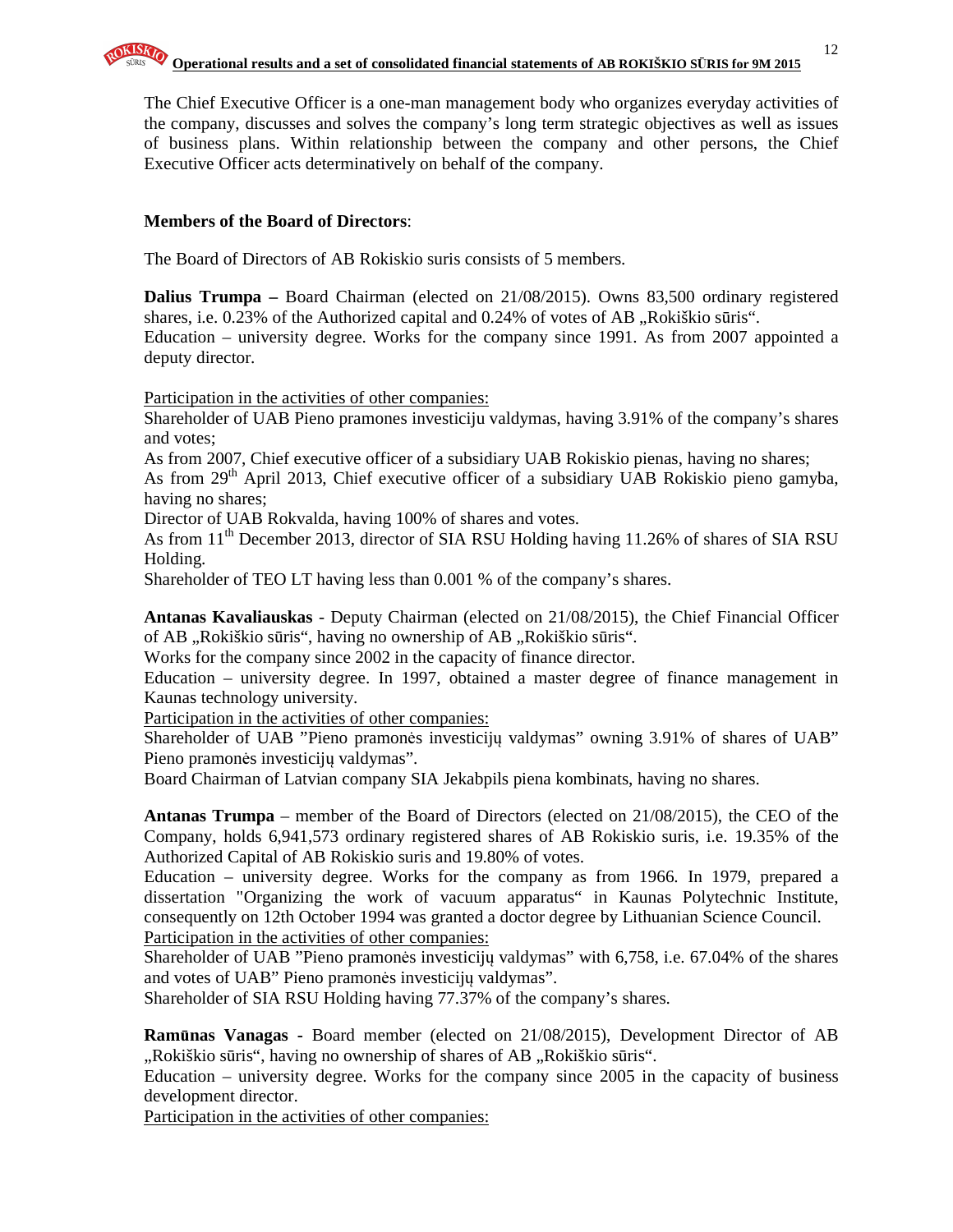

Shareholder of UAB "Pieno pramonės investicijų valdymas" owning 3.91% of shares of UAB" Pieno pramonės investicijų valdymas".

**Darius Norkus - Board member, (elected on 21/08/2015), Sales and Marketing director of AB** "Rokiškio sūris", having no shares of the company.

Education – university degree. Works for the company since 2001 in the capacity of the sales and marketing director.

Participation in the activities of other companies:

Shareholder of UAB "Pieno pramonės investicijų valdymas", having 3.91 % of the company's shares and votes.

#### **Manager of the Company:**

The Chief Executive Officer is a one-man management body who organizes everyday activities of the company. Within relationship between the company and other persons, the Chief Executive Officer acts determinatively on behalf of the company.

#### **Information on the company's manager (director):**

**The CEO of the Company:** 

#### **The Chief Executive Officer Antanas Trumpa.**

For more information about the Chief Executive Officer see point 13 as per information about the management bodies.

## **Information on the company's finance director:**

#### **Chief Financial Officer Antanas Kavaliauskas**

For more information about the Chief Financial Officer see point 13 as per information about the management bodies.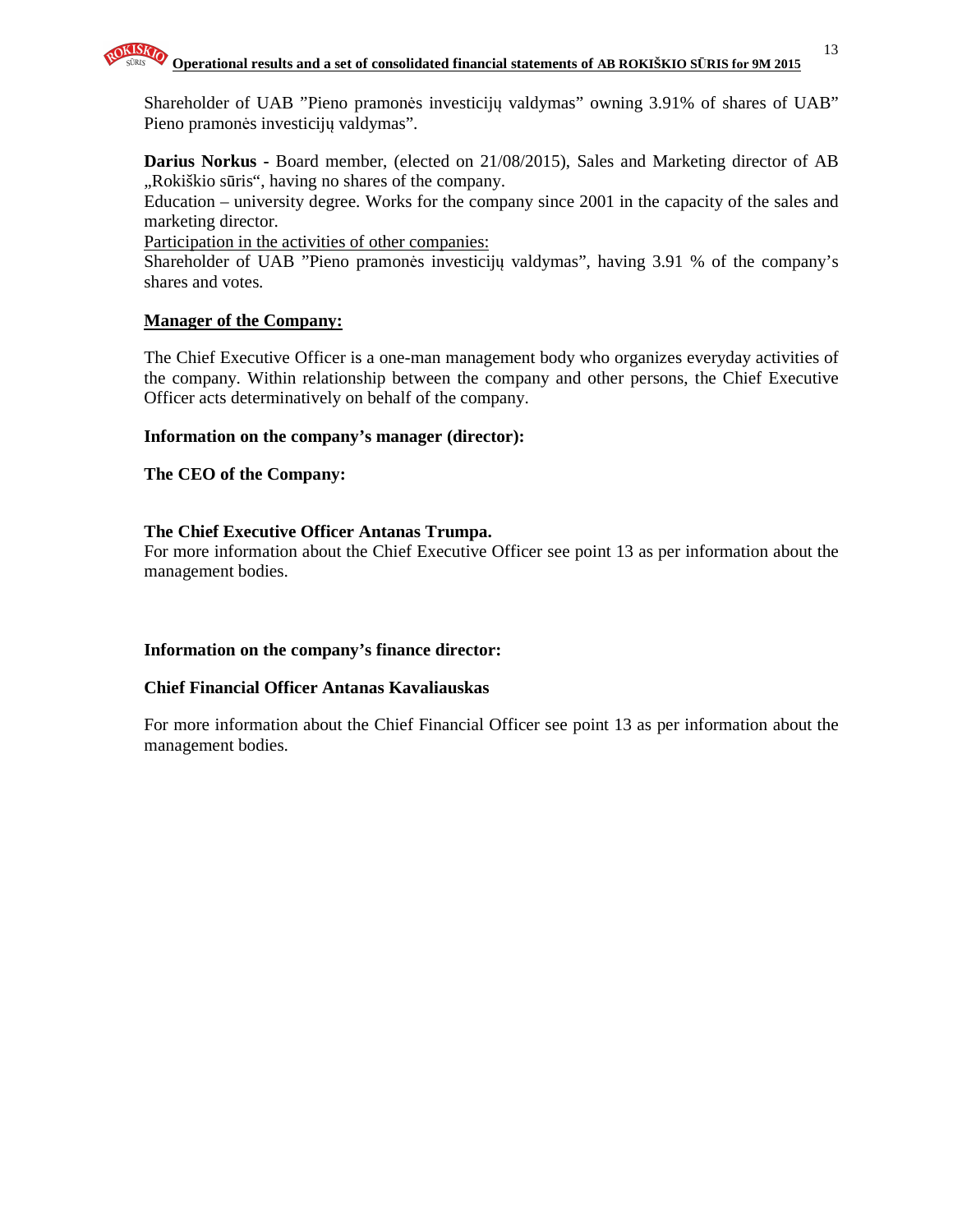#### **AB "ROKIŠKIO S**Ū**RIS" CONSOLIDATED AND PARENT COMPANY'S FINANCIAL STATEMENTS as at 30th September 2015**

Company code 173057512, address: Pramonės g. 3, LT-42150 Rokiškis, Lithuania

(All tabular amounts are in EUR '000 unless otherwise stated)

# **14. Consolidated Balance sheet**

|                                     | September 30, 2015 |         | December 31, 2014 |         | September 30, 2014 |         |
|-------------------------------------|--------------------|---------|-------------------|---------|--------------------|---------|
|                                     |                    |         |                   |         |                    |         |
| <b>PROPERTY</b>                     |                    |         |                   |         |                    |         |
| Long-term tangible assets           | 34,722             |         | 39,521            |         | 40,987             |         |
| Intangible assets (with prestige)   | 157                |         | 152               |         | 222                |         |
| Other receivables in a year         | 3,652              |         | 4,058             |         | 7,041              |         |
|                                     |                    | 38,531  |                   | 43,731  |                    | 48,250  |
| <b>Current assets</b>               |                    |         |                   |         |                    |         |
| Inventories                         | 53,680             |         | 44,050            |         | 47,270             |         |
| Receivables and advance payments    | 35,494             |         | 35,121            |         | 36,218             |         |
| Short-term investments              | 9,831              |         | 13,748            |         | 14,422             |         |
| Prepaid income tax                  | 1,054              |         | 778               |         |                    |         |
| Cash and cash equivalents           | 890                |         | 3,326             |         | 2,047              |         |
|                                     |                    | 100,949 |                   | 97,023  |                    | 99,957  |
| <b>Total assets</b>                 |                    | 139,480 |                   | 140,754 |                    | 148,207 |
|                                     |                    |         |                   |         |                    |         |
| <b>EQUITY AND LIABILITIES</b>       |                    |         |                   |         |                    |         |
| <b>Capital and reserves</b>         |                    |         |                   |         |                    |         |
| Ordinary shares                     | 10,402             |         | 10,388            |         | 10,388             |         |
| Share premium                       | 12,011             |         | 12,011            |         | 12,011             |         |
| Reserve for acquisition of treasury | 11,668             |         | 11,668            |         | 11,668             |         |
| shares                              |                    |         |                   |         |                    |         |
| Treasury shares                     | (1,120)            |         | (1,120)           |         | (1,120)            |         |
| Other reserves                      | 10,902             |         | 12,795            |         | 13,384             |         |
| Retained earnings                   | 56,116             |         | 52,605            |         | 52,025             |         |
|                                     |                    | 99.979  |                   | 98,347  |                    | 98,356  |
| <b>Non-current liabilities</b>      |                    |         |                   |         |                    |         |
| <b>Borrowings</b>                   |                    |         |                   |         | 1,287              |         |
| Deferred income tax liability       | 1,438              |         | 1,787             |         | 2,090              |         |
| Deferred income                     | 688                |         | 779               |         | 883                |         |
|                                     |                    | 2,126   |                   | 2,566   |                    | 4,260   |
| <b>Current liabilities</b>          |                    |         |                   |         |                    |         |
| Trade and other payables            | 20,917             |         | 23,145            |         | 21,044             |         |
| Tax liabilities                     | 623                |         | 491               |         | 864                |         |
| Deferred income                     | 168                |         | 325               |         | 311                |         |
| <b>Borrowings</b>                   | 15,667             |         | 15,880            |         | 23,372             |         |
|                                     |                    | 37,375  |                   | 39,841  |                    | 45,591  |
| <b>Total equity and liabilities</b> |                    | 139,480 |                   | 140,754 |                    | 148,207 |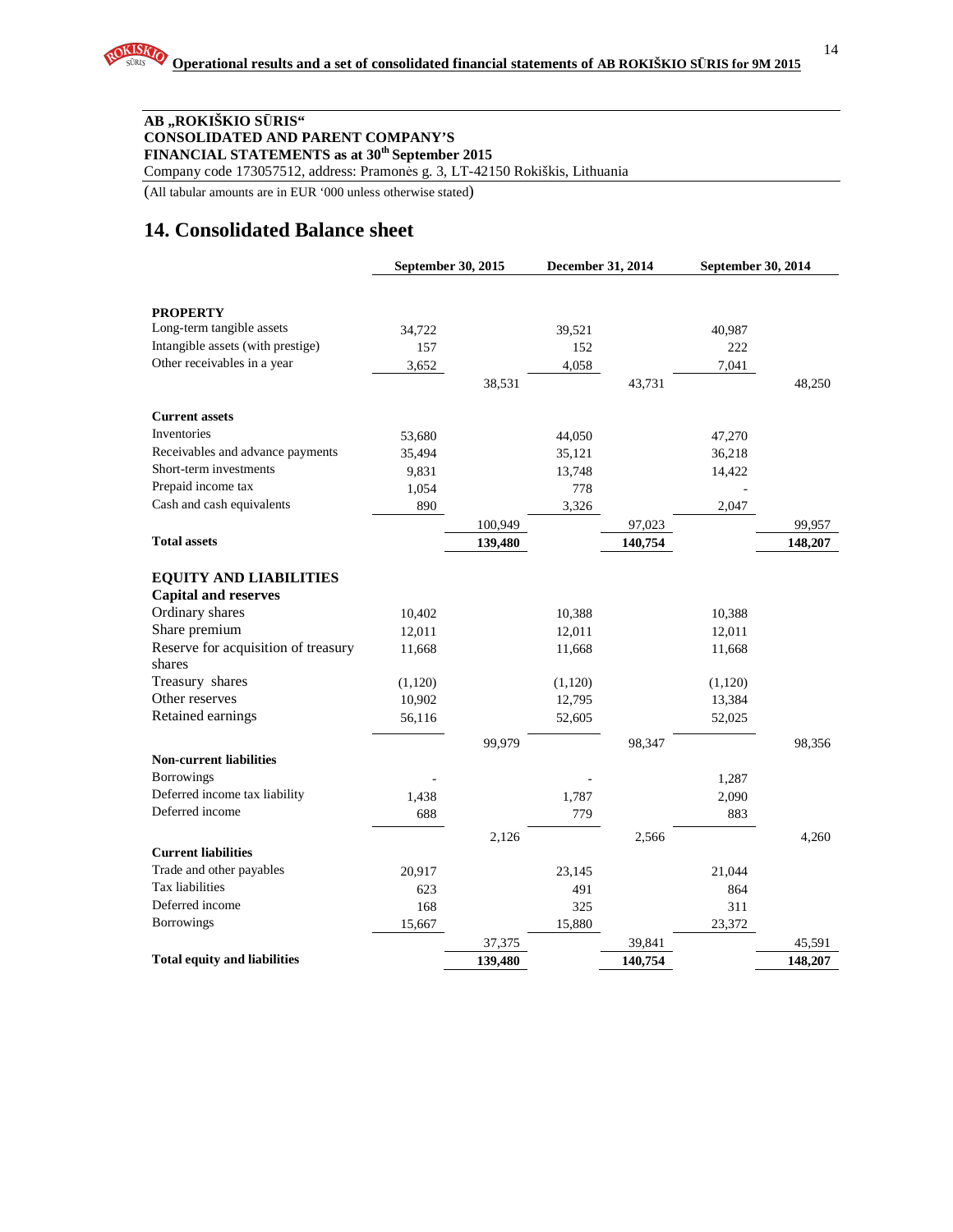15

#### **AB "ROKIŠKIO S**Ū**RIS" CONSOLIDATED AND PARENT COMPANY'S FINANCIAL STATEMENTS as at 30th September 2015**

Company code 173057512, address: Pramonės g. 3, LT-42150 Rokiškis, Lithuania

(All tabular amounts are in EUR '000 unless otherwise stated)

# **15. Consolidated Statement of comprehensive income**

|                                         | January-September |            | <b>July - September</b> |           |
|-----------------------------------------|-------------------|------------|-------------------------|-----------|
|                                         | 2015              | 2014       | 2015                    | 2014      |
| <b>Sales</b>                            | 145,838           | 191,050    | 44,760                  | 61,814    |
| Cost of sales                           | (128, 276)        | (177, 360) | (38,601)                | (59, 228) |
| Gross profit                            | 17,562            | 13,690     | 6,159                   | 2,586     |
| Selling and marketing expenses          | (15,520)          | (13,395)   | (5, 431)                | (4,115)   |
| <b>Operating profit (loss)</b>          | 2,042             | 295        | 728                     | (1,529)   |
| Finance costs                           | (141)             | (367)      | (44)                    | (117)     |
| <b>Profit before tax</b>                | 1,901             | (72)       | 684                     | (1,646)   |
| Income tax (accumulation)               | (283)             | (302)      | (58)                    | (17)      |
| <b>Operating activity income (loss)</b> | 1,618             | (374)      | 626                     | (1,663)   |
| Net profit (loss)                       | 1,618             | (374)      | 626                     | (1,663)   |
| Other comprehensive income              |                   |            |                         |           |
| Total comprehensive income for the year | 1,618             | (374)      | 626                     | (1,663)   |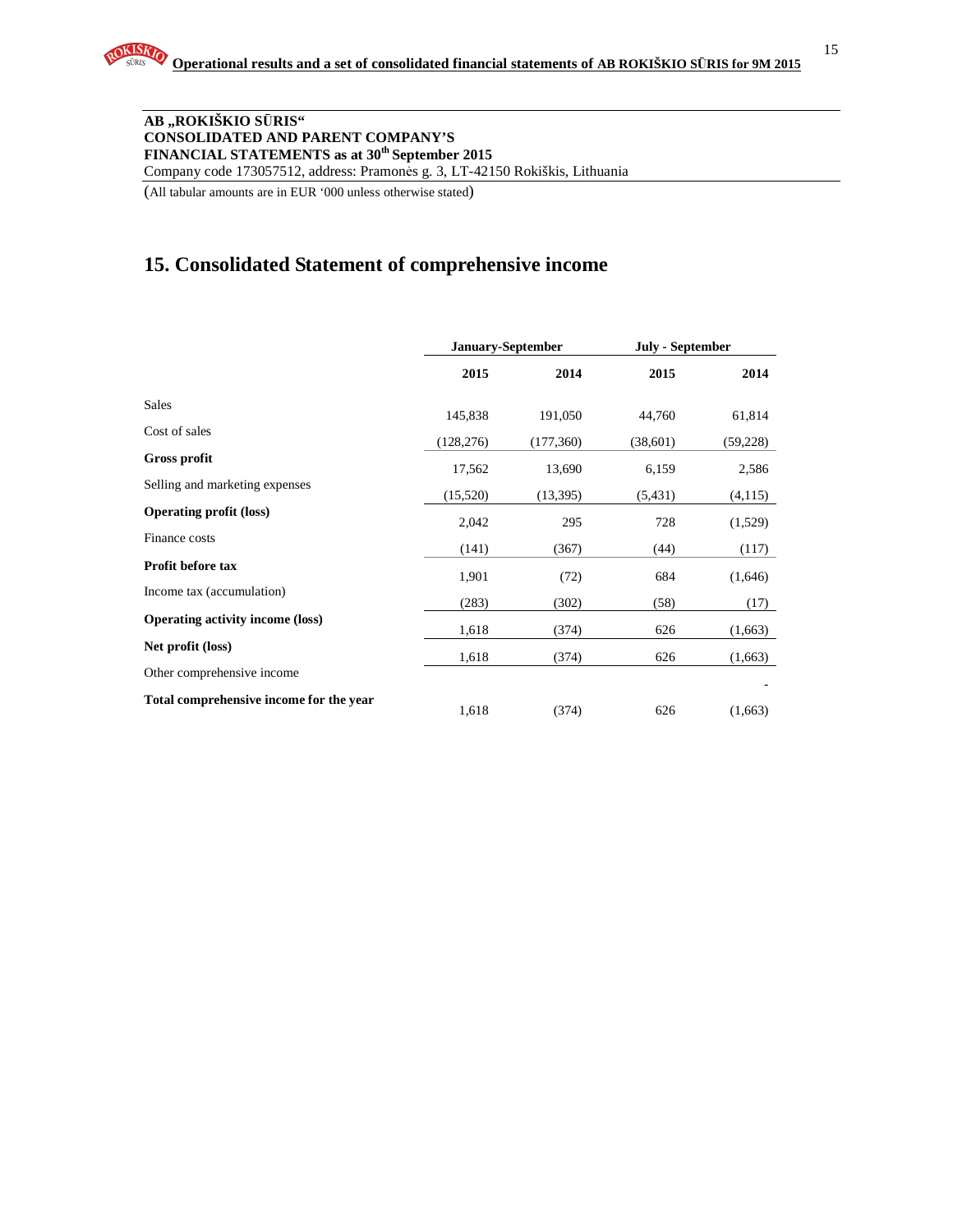#### **AB "ROKIŠKIO S**Ū**RIS" CONSOLIDATED AND PARENT COMPANY'S FINANCIAL STATEMENTS as at 30th September 2015**

Company code 173057512, address: Pramonės g. 3, LT-42150 Rokiškis, Lithuania

(All tabular amounts are in EUR '000 unless otherwise stated)

# **16. Consolidated cash flow statement**

|                                                                                                       | <b>January-September</b> |                  |
|-------------------------------------------------------------------------------------------------------|--------------------------|------------------|
| <b>Operating activities</b>                                                                           | 2015                     | 2014             |
| Profit before tax and minority interest                                                               | 1,901                    | (73)             |
| Corrections:                                                                                          |                          |                  |
| depreciation<br>$\overline{\phantom{0}}$                                                              | 6,061                    | 6,339            |
| amortisation (negative prestige not included)                                                         | 38                       | 12               |
| write-off of property, plant and equipment and intangible assets                                      | 3                        | $\mathbf{1}$     |
| loss on disposal of property, plant and equipment                                                     | (33)                     | (21)             |
| interest expense<br>$\overline{\phantom{0}}$                                                          | 141                      | 252              |
| interest income<br>$\overline{\phantom{0}}$                                                           | (407)                    | (505)            |
| net unrealized currency exchange profit<br>$\overline{\phantom{0}}$                                   | (59)                     | 356              |
| amortization of government grants received<br>$\overline{\phantom{a}}$                                | (248)                    | (286)            |
| Circulating capital changes:                                                                          |                          |                  |
| - inventories                                                                                         | (9,630)                  | (10,043)         |
| - amounts payable                                                                                     | (2,033)                  | 2,312            |
| - amounts receivable and prepayments                                                                  | (373)                    | 1,355            |
| Cash flows from operating activities                                                                  | (4,639)                  | (301)            |
| Interest paid                                                                                         | (141)                    | (252)            |
|                                                                                                       | (4,780)                  | (553)            |
| Net cash generated from operating activities                                                          |                          |                  |
| <b>Investing activities</b>                                                                           |                          |                  |
| Purchase of property, plant and equipment                                                             | (1,323)                  | (4,921)          |
| Purchase of intangible assets                                                                         | (43)                     | (1)              |
| Loans granted to farmers and employees                                                                | (268)                    | (3,170)          |
| Proceeds from sale of property, plant and equipment                                                   | 43                       | 46               |
| Other loans granted                                                                                   | (4,050)                  | (4,702)          |
| Repayments of loans granted to farmers and employees                                                  | 653                      | 2,182            |
| Interest received<br>Other loan repayments received                                                   | 407<br>7,170             | 505<br>6,699     |
| Government grants received                                                                            |                          |                  |
| Net cash generated from investing activities                                                          | 2,589                    | (3,362)          |
| <b>Financing activities</b>                                                                           |                          |                  |
| Loans received                                                                                        | 107,039                  | 124,930          |
| Repayments of borrowings                                                                              | (107, 284)               | (124, 187)       |
| Dividends paid                                                                                        |                          | (1,016)          |
| Net cash generated from financing activities                                                          | (245)                    | (273)            |
| Net increase in cash and cash equivalents<br>Cash and cash equivalents at the beginning of the period | (2,436)<br>3,326         | (4,188)<br>6,235 |
| Cash and cash equivalents at the end of the period                                                    | 890                      | 2.047            |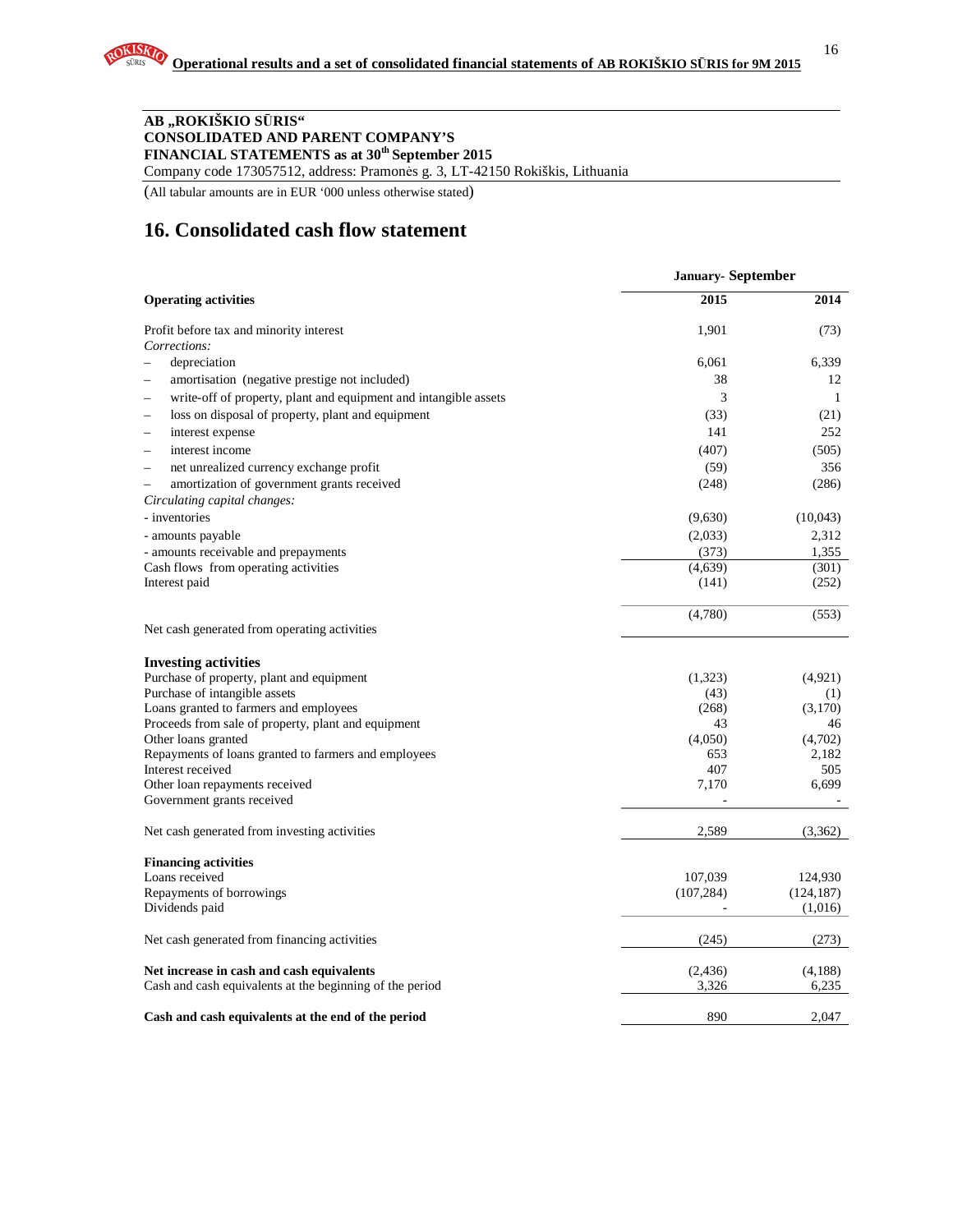17

#### **AB "ROKIŠKIO S**Ū**RIS" CONSOLIDATED AND PARENT COMPANY'S FINANCIAL STATEMENTS as at 30th September 2015**

Company code 173057512, address: Pramonės g. 3, LT-42150 Rokiškis, Lithuania

(All tabular amounts are in EUR '000 unless otherwise stated)

## **17. Consolidated Own Capital Change Statement**

|                                                                                            | <b>Share</b><br>capital | <b>Share</b><br>premium | <b>Reserve</b><br>for<br>acquisition<br>of treasury<br>shares | <b>Treasury</b><br>shares | Other<br>reserves | <b>Retained</b><br>earnings | <b>Total</b> |
|--------------------------------------------------------------------------------------------|-------------------------|-------------------------|---------------------------------------------------------------|---------------------------|-------------------|-----------------------------|--------------|
| Balance at December 31st<br>2013<br><b>Comprehensive income</b>                            | 10,388                  | 12,011                  | 11,668                                                        | (1,120)                   | 16,111            | 50,688                      | 99,746       |
| Profit (loss) of the year                                                                  |                         |                         |                                                               |                           |                   | (374)                       | (374)        |
| Transfer to retained earnings<br>(transfer of depreciation, net of<br>deferred income tax) |                         |                         |                                                               |                           | (2,726)           | 2,726                       |              |
| Dividends relating to 2013                                                                 |                         |                         |                                                               |                           |                   | (1,016)                     | (1,016)      |
| Balance at September 30st<br>2014<br><b>Comprehensive income</b>                           | 10,388                  | 12,011                  | 11,668                                                        | (1,120)                   | 13,385            | 52,024                      | 98,356       |
| Profit (loss) of the year                                                                  |                         |                         |                                                               |                           |                   | (9)                         | (9)          |
| Transfer to reserves                                                                       |                         |                         |                                                               |                           | 778               | (778)                       |              |
| Transfer to retained earnings<br>(transfer of depreciation, net of<br>deferred income tax) |                         |                         |                                                               |                           | (1,368)           | 1,368                       |              |
| Balance at December 31st<br>2014                                                           | 10,388                  | 12,011                  | 11,668                                                        | (1,120)                   | 12,795            | 52,605                      | 98,347       |
| <b>Comprehensive income</b>                                                                |                         |                         |                                                               |                           |                   |                             |              |
| Profit (loss) of the year                                                                  |                         |                         |                                                               |                           |                   | 1,618                       | 1,618        |
| Share capital increase due to<br>euro establishment (rounding up)<br>Transfer to reserves  | 14                      |                         |                                                               |                           |                   |                             | 14           |
|                                                                                            |                         |                         |                                                               |                           | 84                | (84)                        |              |
| Transfer to retained earnings<br>(transfer of depreciation, net of<br>deferred income tax) |                         |                         |                                                               |                           | (1,977)           | 1,977                       |              |
| Balance at September 30 <sup>st</sup><br>2015                                              | 10,402                  | 12,011                  | 11,668                                                        | (1,120)                   | 10,902            | 56,116                      | 99,979       |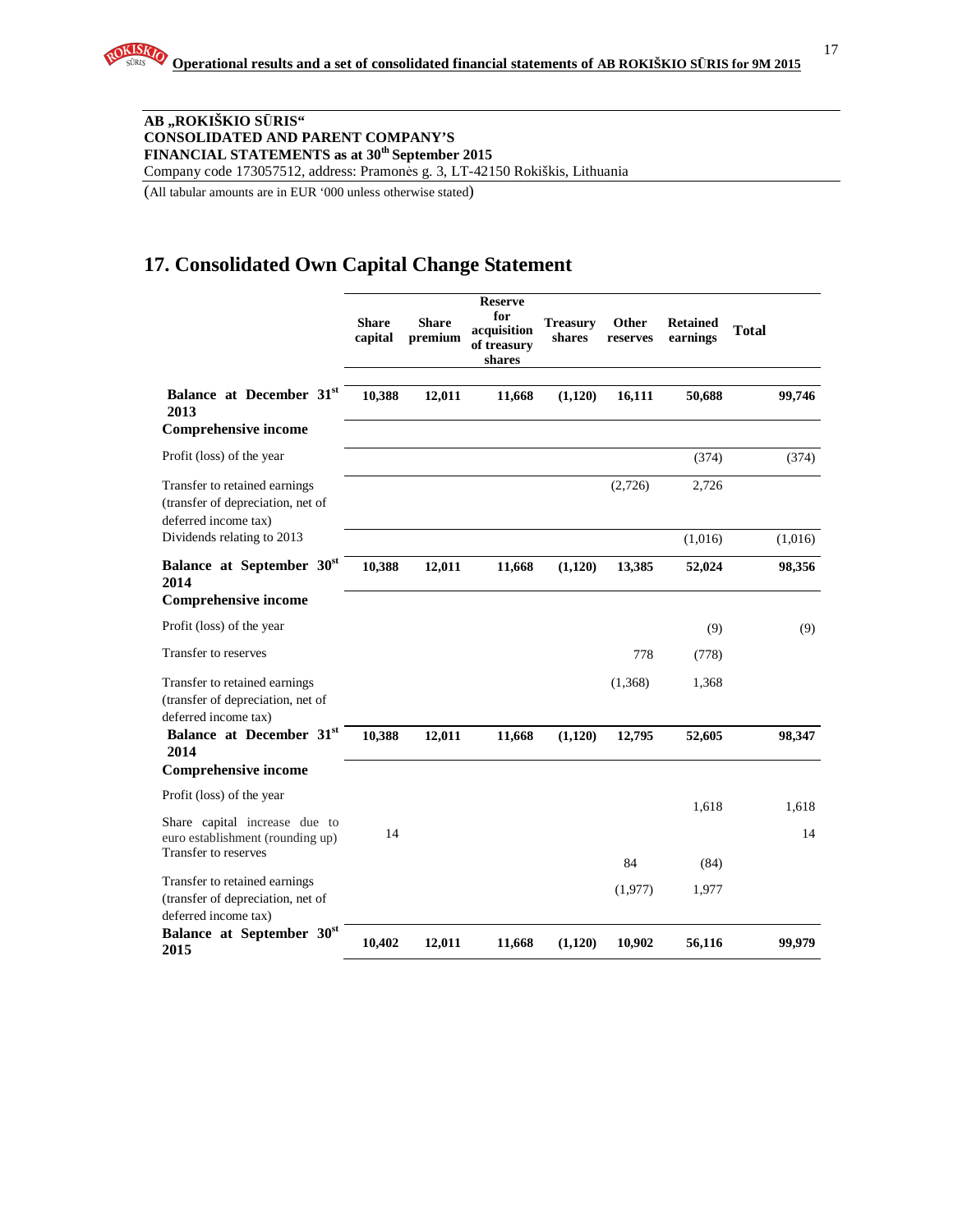(All tabular amounts are in EUR '000 unless otherwise stated)

# **18. Commentary on the Report**

#### **1. General information**

The Public Limited Liability Company Rokiskio suris (hereinafter – the company) is a public listed company incorporated in Rokiskis.

The shares of AB Rokiskio Suris are traded on the Baltic Main List of the NASDAQ OMX Vilnius (symbol – RSU1L).

The Consolidated Group (hereinafter – the Group) consists of the Company, its two branches and five subsidiaries. (2014: two branches, and five subsidiaries). The branches and subsidiaries that comprise consolidated Group are indicated below:

|                      | 30 September | <b>Operating as at</b> |                               | Group's share<br>$(%)$ as at 30<br><b>September</b> |        |
|----------------------|--------------|------------------------|-------------------------------|-----------------------------------------------------|--------|
| <b>Branches</b>      | 2015         | 2014                   | <b>Subsidiaries</b>           | 2015                                                | 2014   |
| <b>Utenos Pienas</b> | Yes          | <b>Yes</b>             | UAB Rokiskio pienas           | 100.00                                              | 100.00 |
| Ukmerges             | <b>Yes</b>   | Yes.                   | UAB Rokiskio pieno gamyba     | 100.00                                              | 100.00 |
| Pienine              |              |                        |                               |                                                     |        |
|                      |              |                        | <b>KB</b> Zalmarge            | 100.00                                              | 100.00 |
|                      |              |                        | SIA Jekabpils Piena Kombinats | 100.00                                              | 100.00 |
|                      |              |                        | SIA Kaunata*                  | 60.00                                               | 60.00  |

\* These subsidiaries were not consolidated due to their insignificance.

All above subsidiaries and branches are incorporated in Lithuania, except for SIA Jekabpils Piena Kombinats and SIA Kaunata which are incorporated in Latvia.

The Group's main line of business is the production of fermented cheese and a wide range of other dairy products.

As of  $30<sup>st</sup>$  September 2015, the average number of the Group's employees was equal to 1,648 (compared to  $1,671$  employees as at  $30<sup>st</sup>$  September 2014).

## **2. Accounting Principles**

These consolidated financial statements have been prepared according to International Financial Reporting Standards (IFRS) as adopted by the European Union.

The consolidated financial statements have been prepared under the historical cost convention. The principal accounting policies applied in the preparation of these consolidated and parent company's financial statements are set out below. These policies have been consistently applied to all the years present, unless otherwise stated.

The preparation of consolidated and parent company's financial statements in conformity with IFRS requires the use of estimates and assumptions that affect the reported amounts of assets and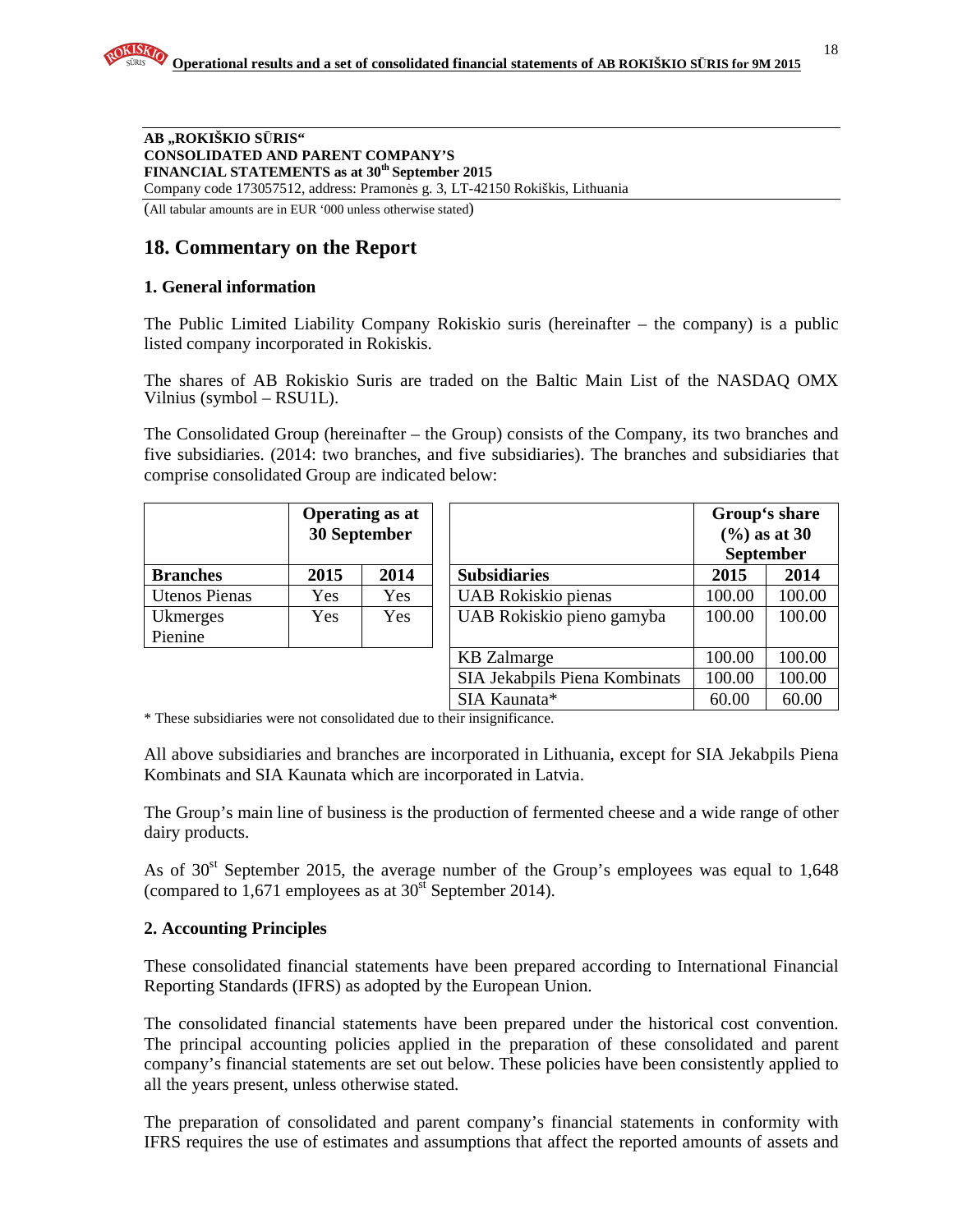liabilities and disclosure of contingent assets and liabilities at the date of the financial statements and the reported amounts of revenues and expenses during the reporting period.

Subsidiaries are the entities over which the Group has the power to govern the financial and operating policies generally accompanying a shareholding of more than one half of the voting rights. Subsidiaries are fully consolidated from the date on which control is transferred to the Group. They are de-consolidated from the date that control ceases.

Transactions among the Group's enterprises, residual values and retained transaction earnings between the Group's enterprises are eliminated. Unrealised loss is eliminated too; however, it is considered to be the sign of transfer asset value decrease. The accounting principles of daughter enterprises were changed where necessary in order to ensure their consistency with the accounting principles applied by the Group.

The Group applies a policy of treating transactions with minority interests as transactions with parties external to the Group. Disposals to minority interests result in gains and losses for the Group that are recorded in the statement of comprehensive income.

The group's interests in jointly controlled entities are accounted for by proportionate consolidation. The group combines its share of the joint ventures' individual income and expenses, assets and liabilities and cash flows on a line-by-line basis with similar items in the group's financial statements. The group recognises the portion of gains or losses on the sale of assets by the group to the joint venture that is attributable to the other venturers. The group does not recognise its share of profits or losses from the joint venture that result from the group's purchase of assets from the joint venture until it resells the assets to an independent party. However, a loss on the transaction is recognised immediately if the loss provides evidence of a reduction in the net realisable value of current assets, or an impairment loss.

Items included in the financial statements of the Company and each of the Group's entities are measured using the currency of the primary economic environment in which the entity operates (hereinafter "the functional currency"). The financial statements are presented in Euros (EUR), which is the Company's (and each of the Group entity's) functional and presentation currency.

The value of long-term tangible assets is valued at historical cost less accumulated depreciation.

Subsequent costs are included into the asset's carrying amount or recognized as separate assets, as appropriate, only when it is likely that in future the Group will receive economic benefits associated with the item and the cost of the item will be measured accordingly. All other repairs and maintenance expenses are charged to the income statement during the financial period in which they have been incurred.

Depreciation on property, plant and equipment is calculated using the straight-line method to allocate their cost to their residual values over their estimated useful lives, as follows:

| <b>Buildings</b>                                  | $15 - 55$ years |
|---------------------------------------------------|-----------------|
| Plant & machinery                                 | 5 - 29 years    |
| Motor vehicles                                    | $4 - 10$ years  |
| Equipment and other property, plant and equipment | 3 - 20 years    |

The asset residual values and useful lives are reviewed, and adjusted, if appropriate, at each balance sheet date.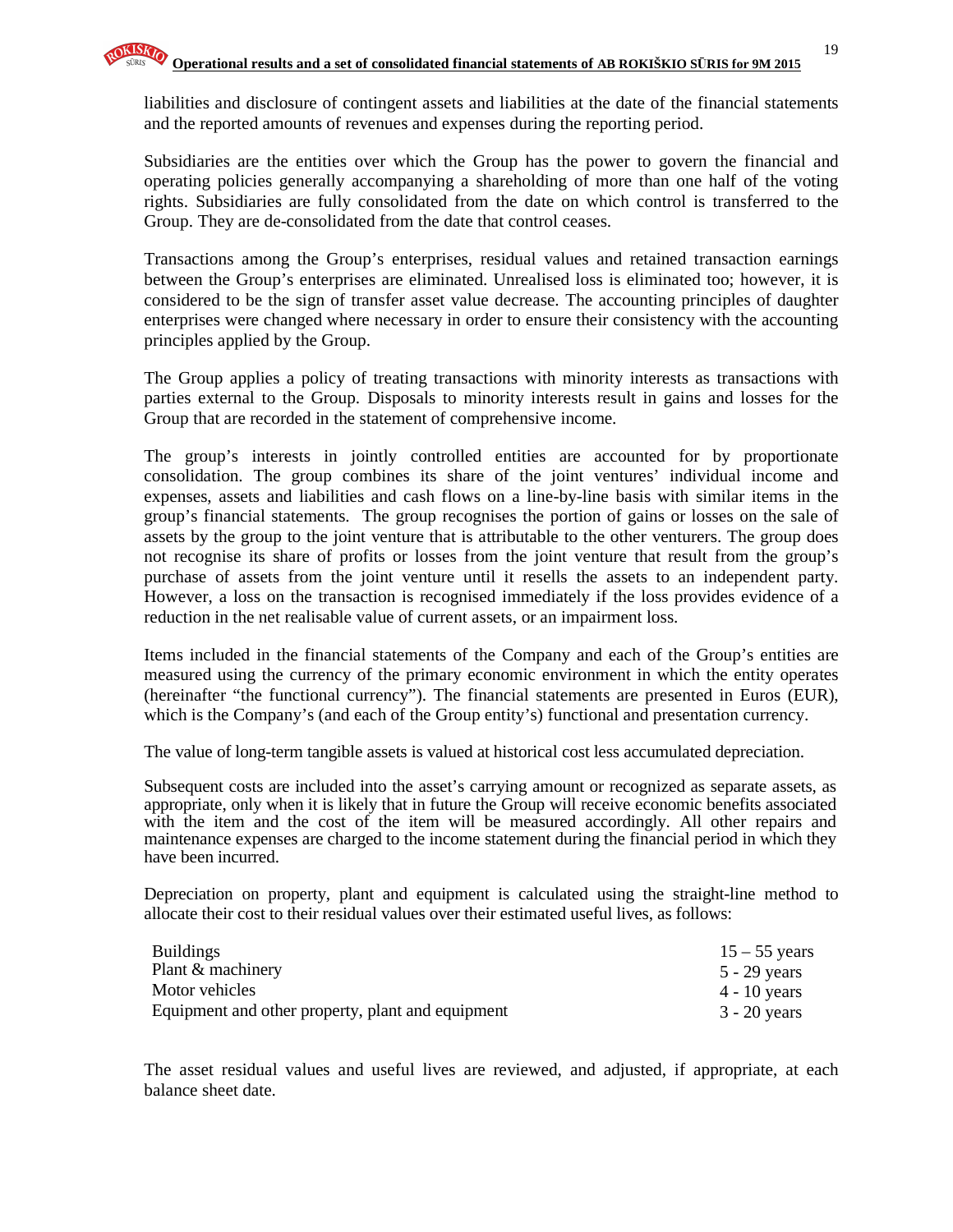The Group's software which is expected to bring the Group material benefit in future, is valued at cost price less accumulated depreciation. Depreciation is calculated using the straight-line method for the estimated useful life from 1 to 5 years.

Loans and receivables are non-derivative financial assets with fixed or determinable payments that are not quoted in an active market. They are included in current assets, except for maturities greater than 12 months after the balance sheet date. These are classified as non-current assets. Loans and receivables are classified as 'trade and other receivables' in the balance sheet.

Inventories are subsequently carried at the lower of cost and net realisable value. Cost is determined by the first-in, first-out (FIFO) method. The cost of finished goods and work in progress comprises raw materials, direct labour, other direct costs and related indirect production overheads, but excludes borrowing costs. Net realisable value is the estimated selling price in the ordinary course of business, less the costs of completion and selling expenses.

Loans granted and amounts receivables are recognised initially at fair value and subsequently measured at amortised cost using the effective interest method, less the amount of impairment loss. A provision for impairment of amounts receivables is established when there is objective evidence that the Group will not be able to collect all amounts due according to the original terms of receivables. The impairment amount is the difference between the asset's carrying amount and the present value of estimated future cash flows, discounted at the original effective interest rate. The amount of the provision is recognised in the statement of comprehensive income within 'general and administrative expenses'. Bad debts are written off during the year in which they are identified as irrecoverable.

Cash and cash equivalents are carried at nominal value. For the purposes of the cash flow statement, cash and cash equivalents comprise cash on hand and at bank and bank overdrafts. Bank overdrafts are included in borrowings in current liabilities on the balance sheet.

Ordinary shares are stated at their par value. Consideration received for the shares sold in excess over their nominal value is shown as share premium. Incremental external costs directly attributable to the issue of new shares are accounted for as a deduction from share premium.

Where the Company or its subsidiaries purchase the Company's equity share capital, the consideration paid including any attributed incremental external costs is deducted from shareholders' equity as treasury shares until they are sold, reissued, or cancelled. No gain or loss is recognised in the statement of comprehensive income on the sale, issuance, or cancellation of treasury shares. Where such shares are subsequently sold or reissued, any consideration received is presented in the consolidated financial statements as a change in shareholders' equity.

Other reserves are established upon the decision of annual general meeting of shareholders on profit appropriation.

Borrowings are recognised initially at fair value, net of transaction costs incurred. Borrowings are subsequently stated at amortised cost. Any difference between the amount at initial recognition and the redemption value is recognised in the statement of comprehensive income over the period of the borrowings using the effective interest method.

Profit is taxable at a rate of 15 per cent (2014: 15 per cent) in accordance with the Lithuanian regulatory legislation on taxation.

The Group pays social security contributions to the state Social Security Fund (the Fund) on behalf of its employees based on the defined contribution plan in accordance with the local legal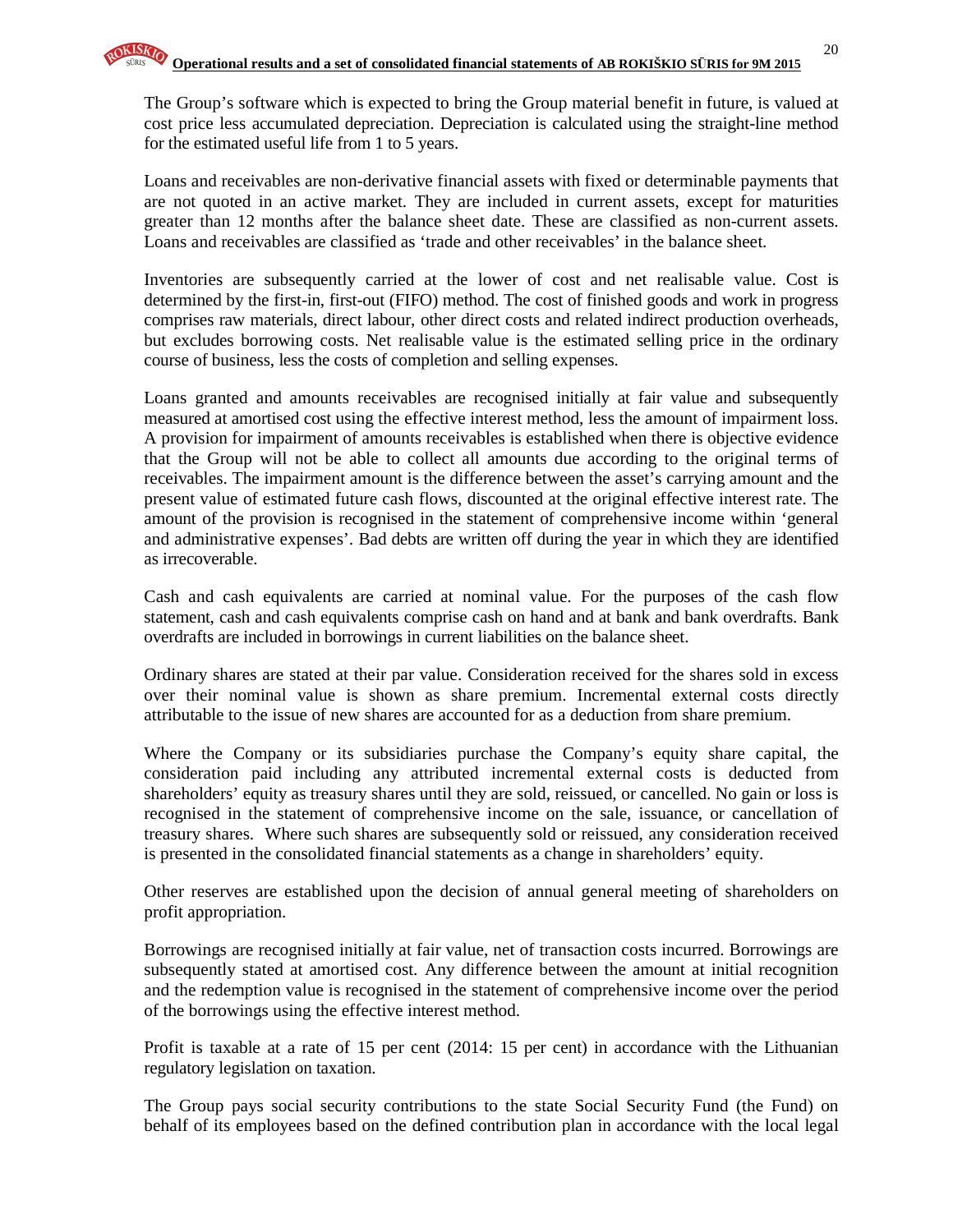Revenue comprises the fair value of the consideration received or receivable for the sale of goods and services in the ordinary course of the Group's activities. Revenue is shown net of value-added tax, returns, rebates and discounts and after eliminated sales within the Group. Revenue from sales of goods is recognised only when all significant risks and benefits arising from ownership of goods is transferred to the customer.

Interest income is recognised on a time-proportion basis using the effective interest method.

Dividend distribution to the Company's shareholders is recognised as a liability in the Group's financial statements in the period in which the dividends are approved by the Company's shareholders.

Basic earnings per share are calculated by dividing net profit attributed to the shareholders from average weighted number of ordinary registered shares in issue, excluding ordinary registered shares purchased by the Company and the Group and held as treasury shares.

Operating segments are reported in a manner consistent with the internal reporting provided to the chief operating decision-maker. The chief operating decision-maker, who is responsible for allocating resources and assessing performance of the operating segments, has been identified as the Board of directors that make strategic decisions.

The Group's management identified the following operating segments within the Group: hard cheese, semi hard cheese, butter, milk, cream, sour cream, sour milk, yogurt, curds, curd cheese and other. These operating segments were aggregated into two main reportable segments, based on similar nature of products, production process, type of customers and method of distribution.

Government grants are recognised at fair value where there is sufficient evidence that the grant will be received and the Group and the Company will comply with all conditions attached.

Government grants received to finance acquisition of property, plant and equipment are included in non-current deferred income in the balance sheet. They are recognised as income on a straightline basis over the useful life of property, plant and equipment concerned.

Provisions are measured at the present value of expenditures expected to be required to settle the obligation using pre-tax rate that reflects current market assessments of the time value of money and the risks specified to the obligation. The increase in the provision due to passage of time is recognised as interest expense.

Trade payables are recognised initially at fair value and subsequently measured at amortised cost using effective interest method.

With effect from 31 December 2011, the Company and the Group account for property, plant and equipment at revalued amount less accumulated depreciation and impairment loss. Under the newly adopted accounting policy, the revaluation is carried out periodically to ensure that the carrying amount of property, plant and equipment will not differ significantly from the value determined with reference to the fair value at the end of the reporting period. In 2011, the valuation of property, plant and equipment was carried out by Vadasa UAB using the comparative market price method. The Company's management believes the values of property, plant and equipment adjusted under these methods as of 31 December 2011 approximated the fair value. No revaluation of property, plant and equipment was conducted in 2014.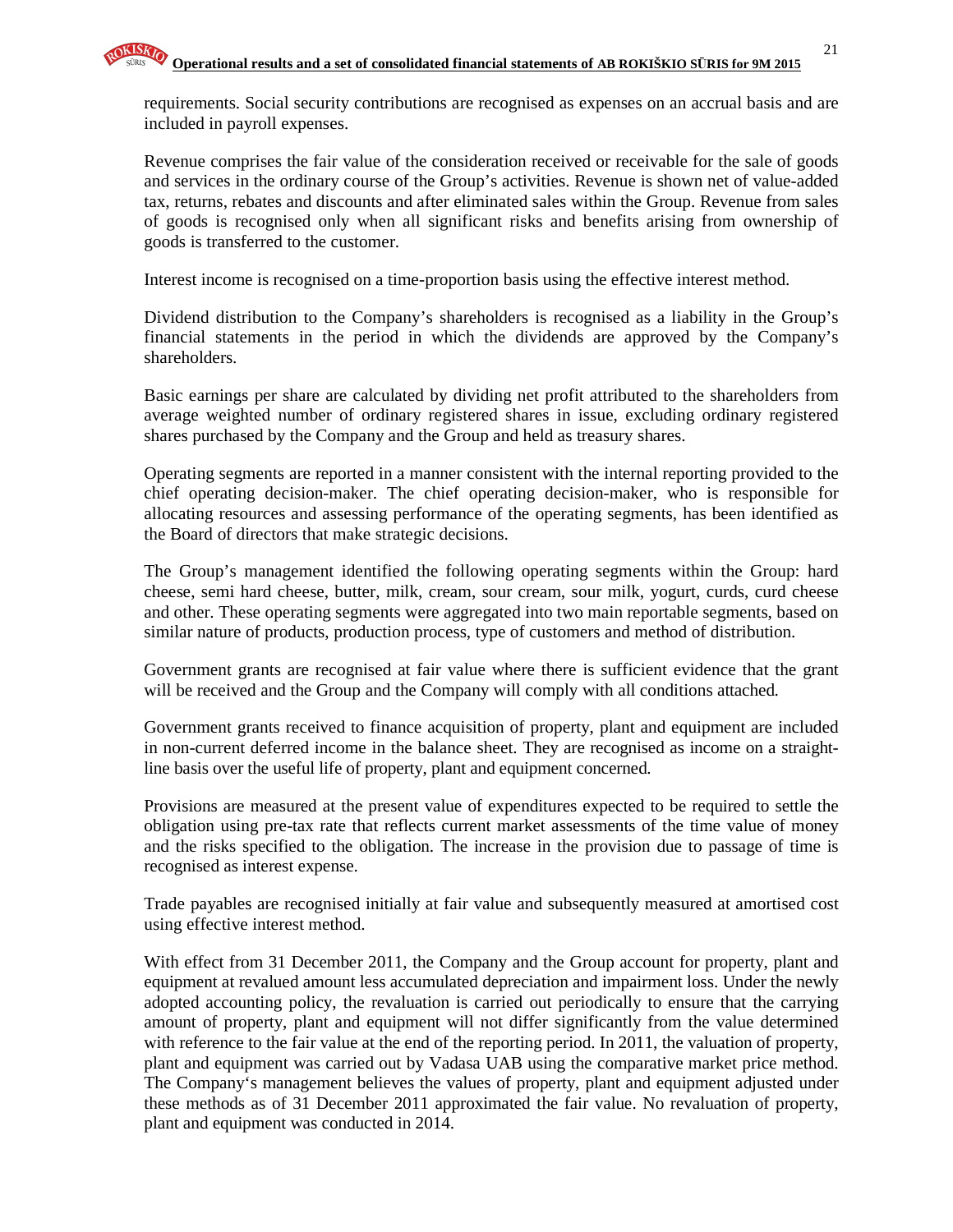#### **3. Information on segments**

#### *Business segments and the segments presented by the financial statements*

The Group's top management indicated the following business segments of the Group: hard cheese, semi hard cheese, butter, milk, cream, sour cream, sour milk, yogurt, curds, fresh cheese etc. The segments were coupled into two main segments presented by the financial statements based on alike production procedure, customer group and distribution channels.

The Group's main business segments:

- Fresh dairy products
- Cheese and other dairy products.

Other operations of the Group comprise of raw milk collection. Transactions between the business segments are on normal commercial terms and conditions.

#### *Geographic segments*

Analysis of the Group's income from sales according to markets is as follows:

|                        | 2015 09 30 | 2014 09 30 |
|------------------------|------------|------------|
| Lithuania              | 53,746     | 63,357     |
| <b>Countries of EU</b> | 68,409     | 91,413     |
| <b>Other</b>           | 23,683     | 36,280     |
| <b>Total</b>           | 145,838    | 191,050    |

Income analysis according to groups:

|                          | 2015 09 30 | 2014 09 30 |
|--------------------------|------------|------------|
| <b>Product Sales</b>     | 145,401    | 190,485    |
| <b>Provided services</b> | 437        | 565        |
| <b>Total</b>             | 145,838    | 191,050    |

#### **4. Long-term tangible assets**

In the income statement the depreciation charge of long-term tangible assets is reported in the following entries: selling and marketing expenses, general and administrative expenses and cost of sales, as well as in production in progress and ready production entries.

Software and intangible asset depreciation charge are accounted in the entry of general and administrative expenses.

#### **5. Inventories**

As at  $30<sup>st</sup>$  September 2015, the Group's inventories were made of:

|                        | 2015 09 30 | 2014 09 30 |
|------------------------|------------|------------|
| Raw material           | 2,192      | 2,392      |
| Production in progress | 5,429      | 5,897      |
| Ready production       | 45,235     | 37,905     |
| Other inventories      | 824        | 1,076      |
| <b>Total</b>           | 53,680     | 47,270     |